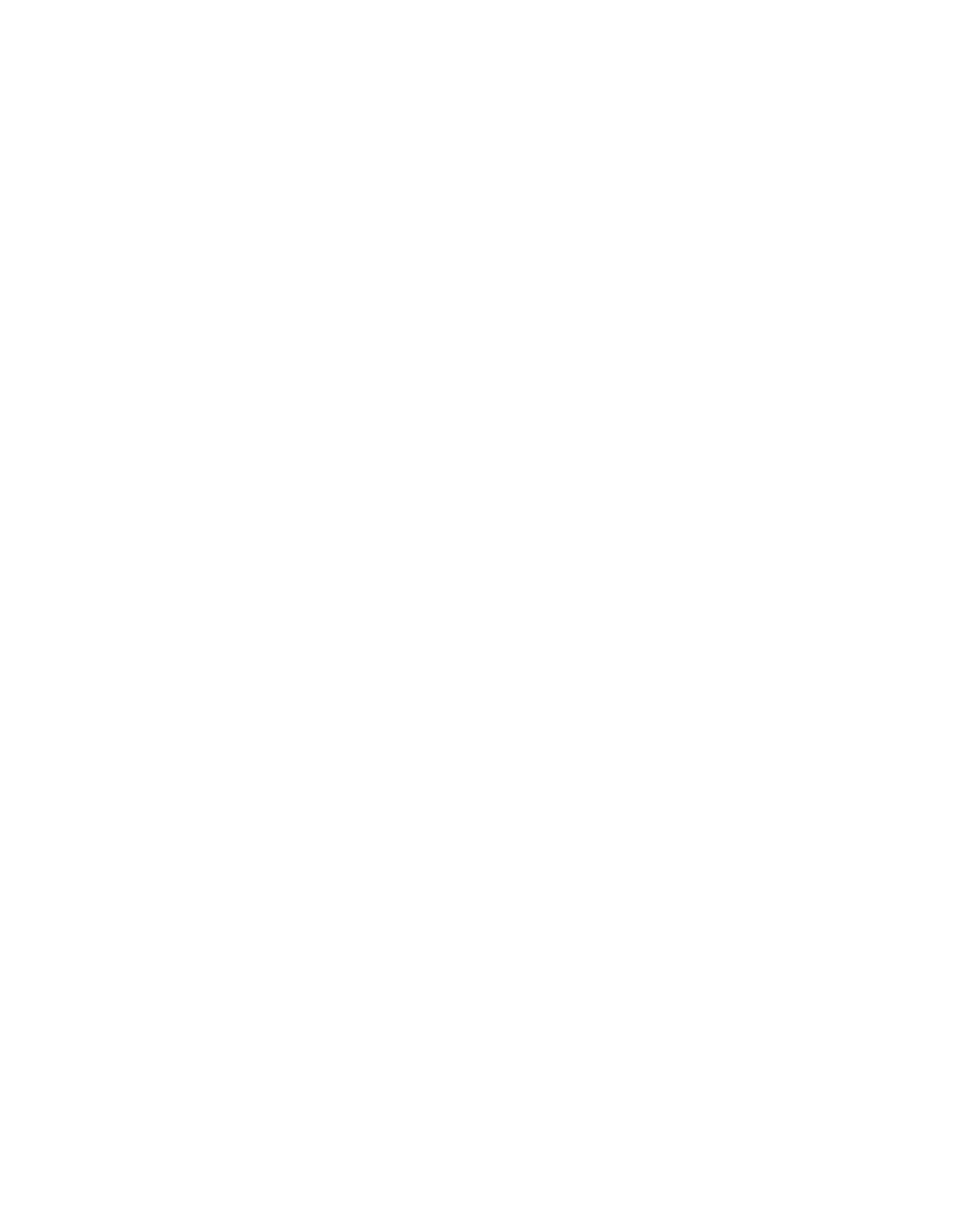# **Contents**

| Introducing the Data ONTAP-v administration tool (dvadmin)  4             |  |
|---------------------------------------------------------------------------|--|
|                                                                           |  |
|                                                                           |  |
|                                                                           |  |
|                                                                           |  |
| Required configuration information for the Data ONTAP-v Installer host  7 |  |
|                                                                           |  |
|                                                                           |  |
|                                                                           |  |
|                                                                           |  |
|                                                                           |  |
|                                                                           |  |
|                                                                           |  |
| Accessing the dvadmin management shells remotely using SSH  15            |  |
|                                                                           |  |
|                                                                           |  |
|                                                                           |  |
|                                                                           |  |
|                                                                           |  |
|                                                                           |  |
| Upgrading and downgrading the Data ONTAP-v administration                 |  |
|                                                                           |  |
|                                                                           |  |
|                                                                           |  |
| Uninstalling the Data ONTAP-v administration tool  24                     |  |
|                                                                           |  |
|                                                                           |  |
|                                                                           |  |
|                                                                           |  |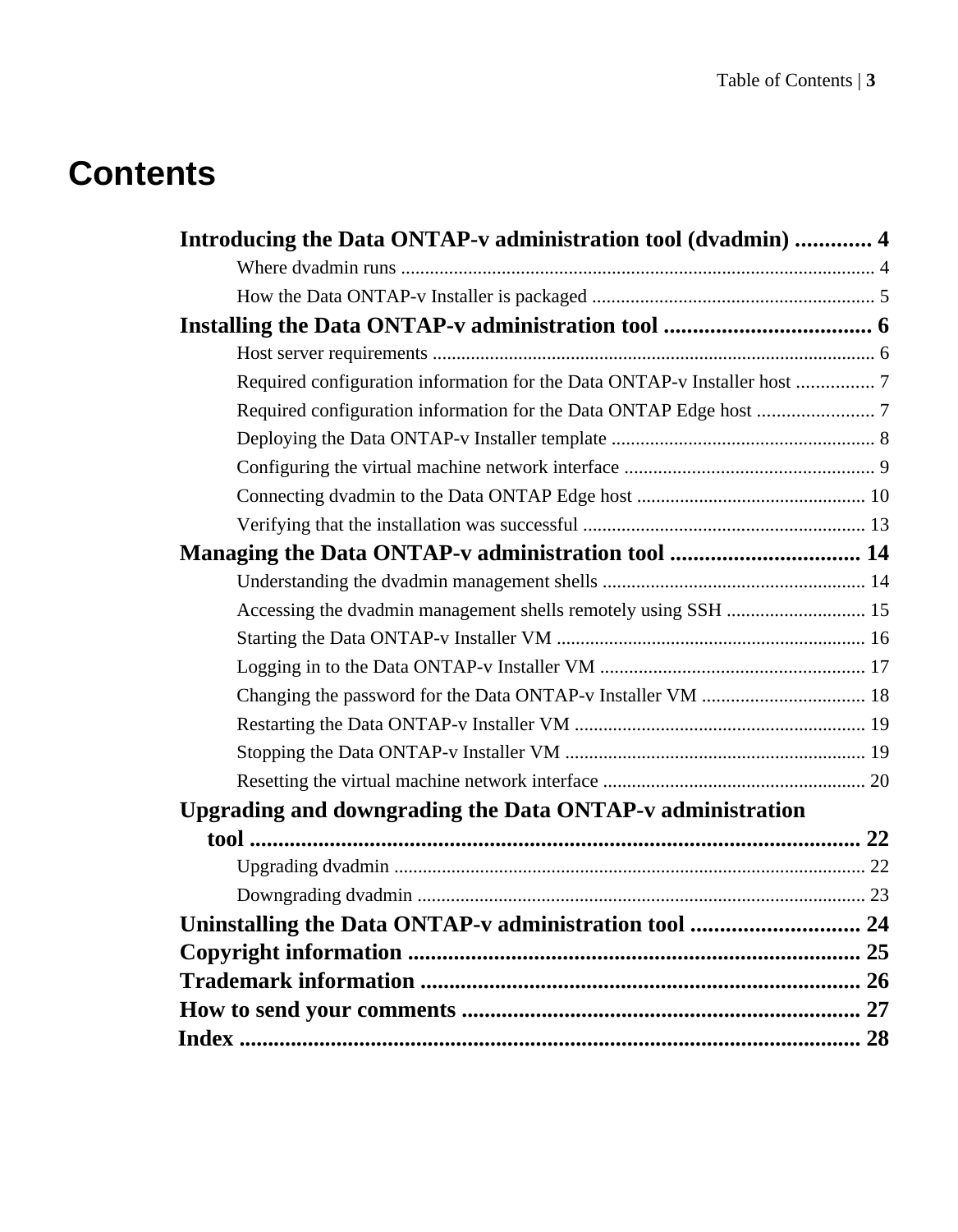# <span id="page-3-0"></span>**Introducing the Data ONTAP-v administration tool (dvadmin)**

The NetApp Data ONTAP Edge family of products uses Data ONTAP-v technology to run storage software in a virtual machine. The Data ONTAP-v administration tool (dvadmin) is the commandline interface (CLI) you use to install, manage, and monitor your Data ONTAP Edge storage system.

## **Where dvadmin runs**

dvadmin runs in a virtual machine called the *Data ONTAP-v Installer*. The VM can reside on any VMware ESX server with network connectivity to the host server where you plan to install Data ONTAP Edge.

One instance of dvadmin can manage a single Data ONTAP Edge storage system or multiple storage systems. To manage multiple storage systems with a single instance of dvadmin, all Data ONTAP Edge storage systems must be connected to the same vCenter Server.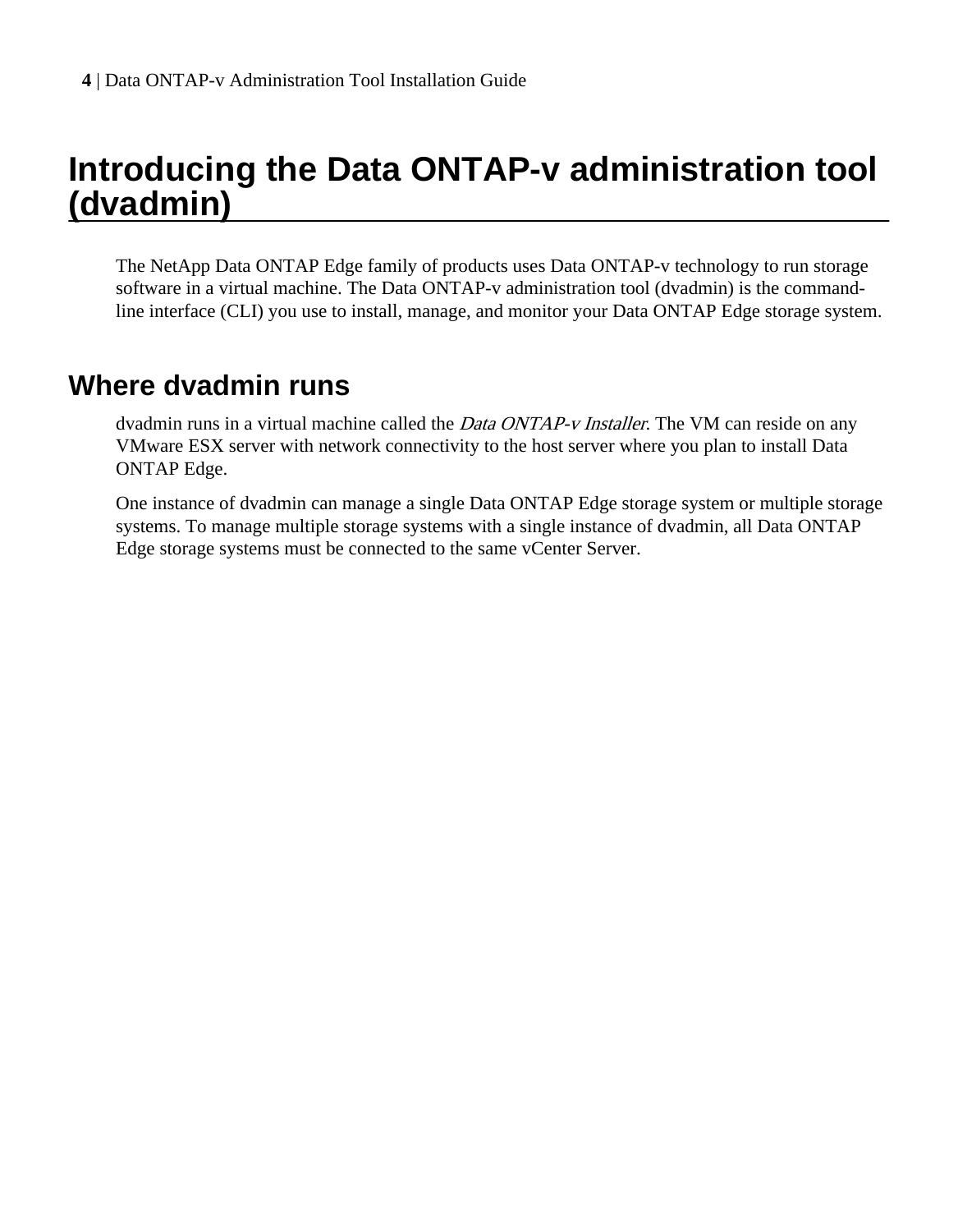<span id="page-4-0"></span>Single unmanaged ESX server



Single, or multiple, managed ESX servers



# **How the Data ONTAP-v Installer is packaged**

The Data ONTAP-v Installer is packaged in an OVF template. The template is distributed in an OVA file that also contains the Data ONTAP Edge image and all the software components you need to run dvadmin.

To create the Data ONTAP-v Installer VM, you download the OVA file from the NetApp Support Site at *[support.netapp.com](http://support.netapp.com/)*, and deploy the template in the VMware vSphere Client on the ESX host.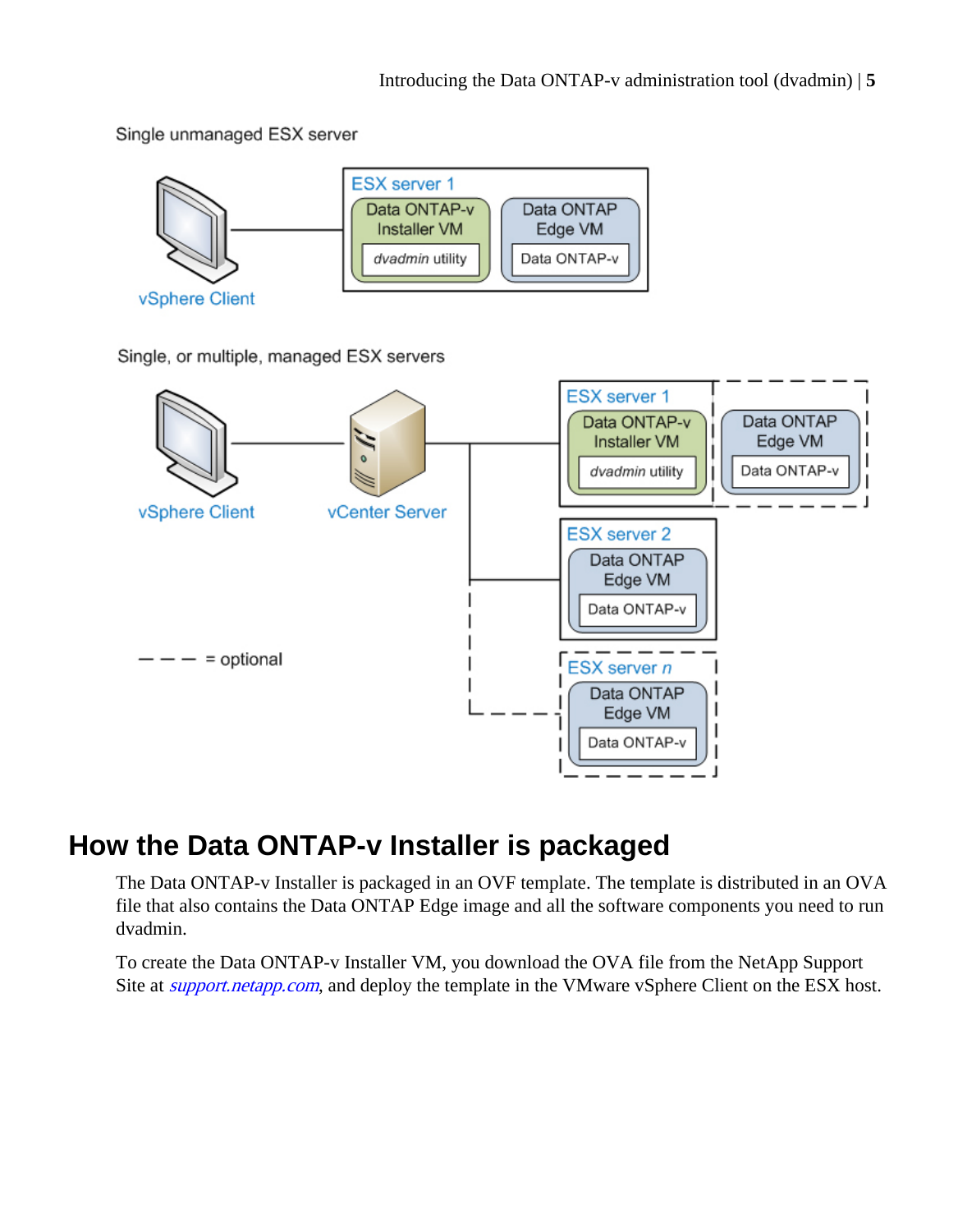# <span id="page-5-0"></span>**Installing the Data ONTAP-v administration tool**

dvadmin comes installed in a prepackaged virtual machine called the *Data ONTAP-v Installer*. The installer is packaged in an OVF template that includes all the software components you need to run dvadmin.

You can deploy the installer template on any VMware ESX server with network connectivity to the host server where you plan to install Data ONTAP Edge. Before deploying the template:

- Make sure the ESX host for the Data ONTAP-v Installer meets the minimum host server requirements.
- Complete the configuration worksheet for the Data ONTAP-v Installer host.
- Complete the configuration worksheet for the ESX server, or servers, where you plan to install Data ONTAP Edge.

# **Host server requirements**

The ESX host for the Data ONTAP-v Installer VM must meet these minimum resource requirements. Review these requirements before deploying the OVF template.

| <b>Resource</b>   | <b>Minimum Requirements</b>                                                                                                                                      |
|-------------------|------------------------------------------------------------------------------------------------------------------------------------------------------------------|
| <b>ESX</b> Server | Hardware and software must be 64-bit.                                                                                                                            |
| vSphere version   | <b>VMware ESX or ESXi</b>                                                                                                                                        |
| <b>Network</b>    | 1 Gigabit Ethernet connection for fastest installation (optional). By<br>default, the Data ONTAP-v Installer VM uses DHCP to communicate<br>with the IP network. |
| Virtual CPUs      |                                                                                                                                                                  |
| Virtual Memory    | 1 GB                                                                                                                                                             |
| Storage           | 8 GB                                                                                                                                                             |

See the Interoperability Matrix at *[support.netapp.com/NOW/products/interoperability](http://support.netapp.com/NOW/products/interoperability/)* for additional information.

### **Related tasks**

[Deploying the Data ONTAP-v Installer template](#page-7-0) on page 8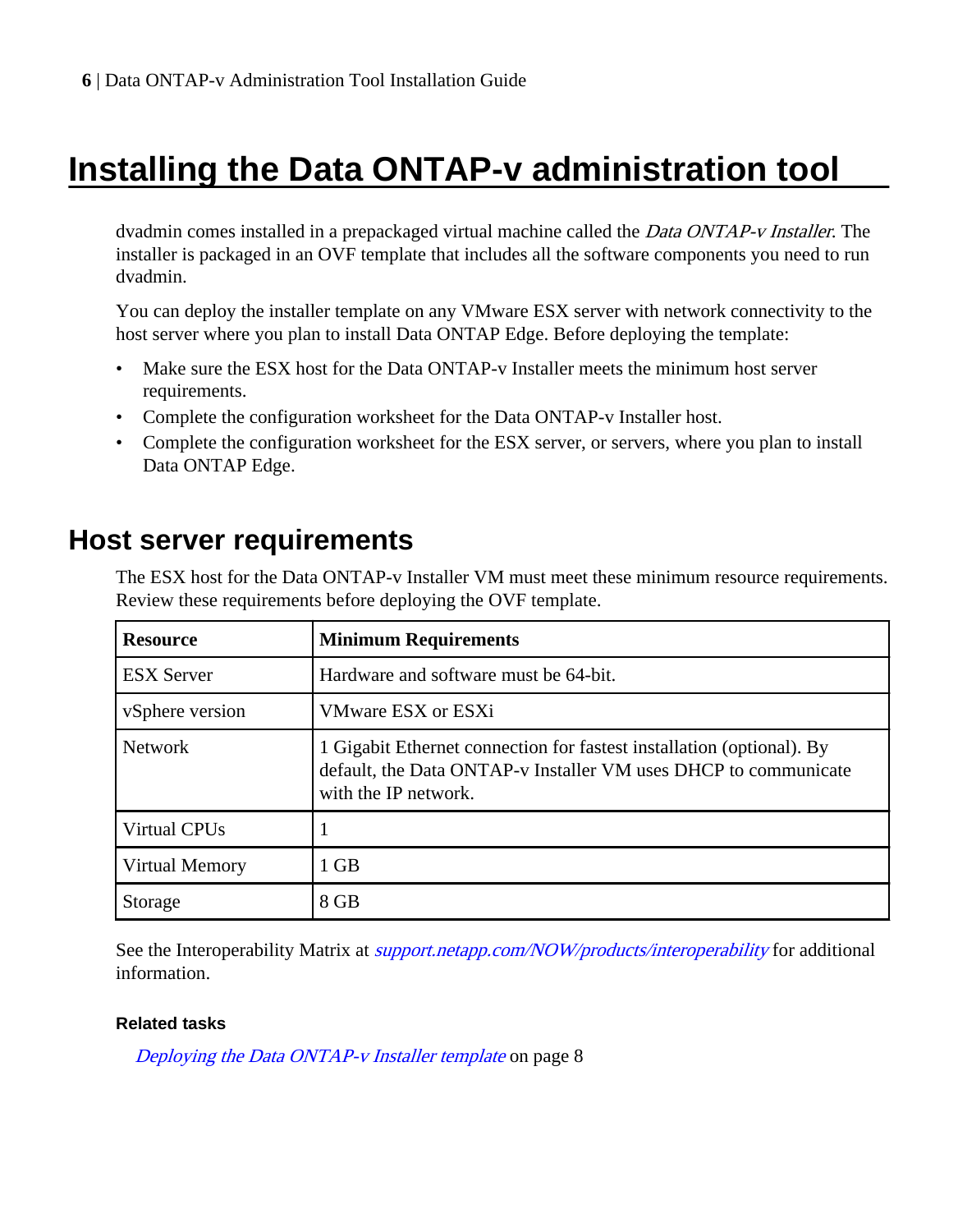# <span id="page-6-0"></span>**Required configuration information for the Data ONTAP-v Installer host**

By default, the Data ONTAP-v Installer uses DHCP to assign an IP address to the installer virtual machine. If you do not want to use DHCP, or if your network does not have a DHCP server, you should complete the following configuration worksheet for the Data ONTAP-v Installer host. This information is required if you configure the virtual machine network interface with a static IPv4 address.

| Host configuration information   | <b>Your values</b> |
|----------------------------------|--------------------|
| Host name                        |                    |
| Host IP address                  |                    |
| Net mask                         |                    |
| Gateway                          |                    |
| Primary DNS address              |                    |
| Secondary DNS address (optional) |                    |
| Search domains (optional)        |                    |

### **Related tasks**

[Configuring the virtual machine network interface](#page-8-0) on page 9

# **Required configuration information for the Data ONTAP Edge host**

Before connecting dvadmin to the ESX host where you plan to install Data ONTAP Edge, you should complete the following configuration worksheet for the Data ONTAP Edge host. This information is required when you connect dvadmin to an ESX host managed by a VMware vCenter server or to an unmanaged ESX host.

If you plan to install and manage multiple Data ONTAP Edge systems on hosts that are in the same vCenter by connecting only to the vCenter server, you will not need to collect the ESX host information in this worksheet. You will need only the vCenter server name, or IP address, and login credentials.

| <b>Host configuration information</b>                                                 | Your values |
|---------------------------------------------------------------------------------------|-------------|
| Name or IP address of the ESX host where Data<br><b>ONTAP</b> Edge will be installed. |             |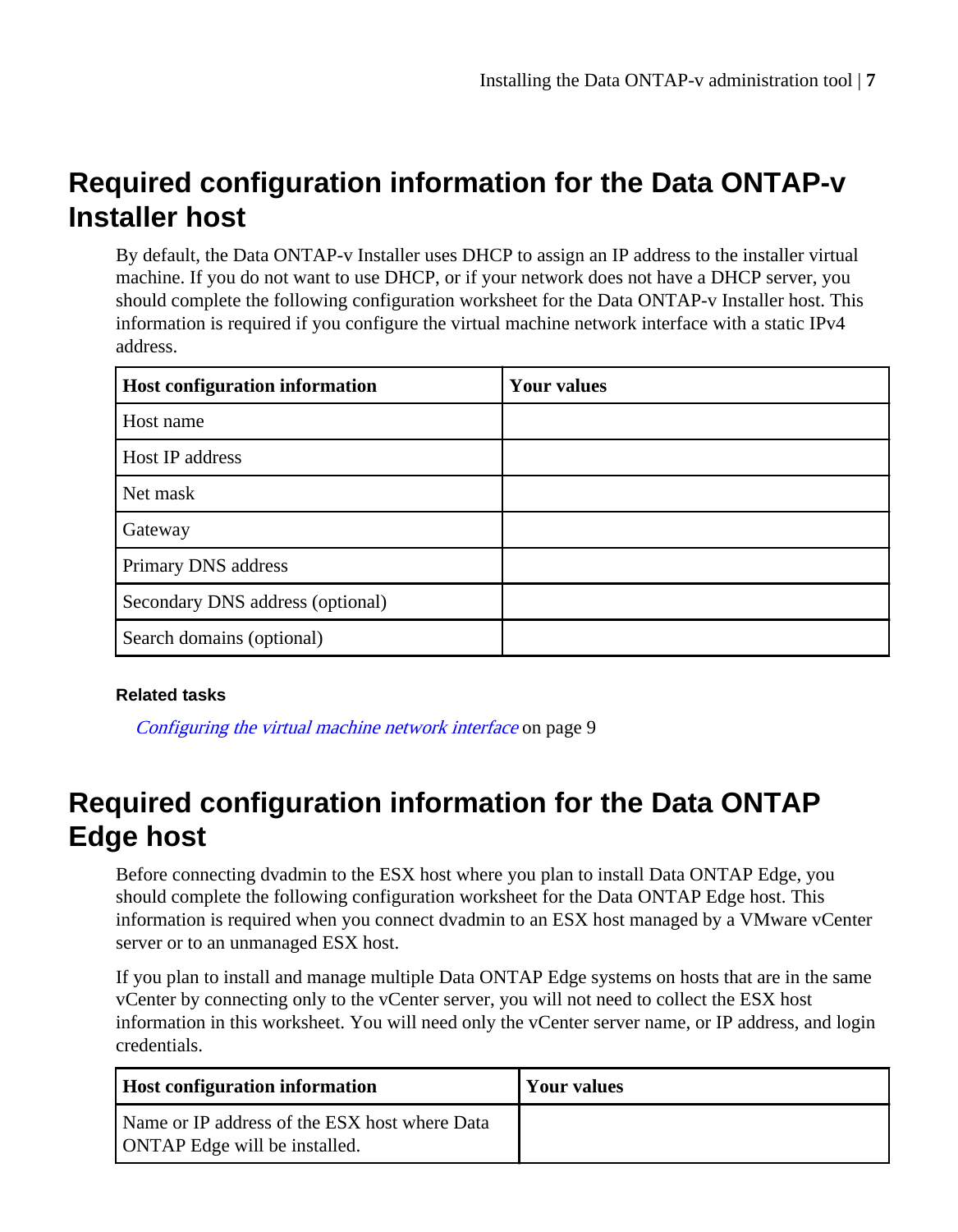<span id="page-7-0"></span>**8** | Data ONTAP-v Administration Tool Installation Guide

| <b>Host configuration information</b>                                                                                                 | <b>Your values</b> |
|---------------------------------------------------------------------------------------------------------------------------------------|--------------------|
| Name or IP address of the vCenter server if the<br>ESX host is managed by a vCenter server.                                           |                    |
| Admin login name for the vCenter server. If the<br>ESX host is not managed by a vCenter server,<br>admin login name for the ESX host. |                    |
| Admin password for the vCenter server. If the<br>ESX host is not managed by a vCenter server,<br>admin password for the ESX host.     |                    |

### **Related tasks**

[Connecting dvadmin to the Data ONTAP Edge host](#page-9-0) on page 10

# **Deploying the Data ONTAP-v Installer template**

The Data ONTAP-v Installer template is distributed in an OVA file that contains all the software components you need to run dvadmin. You use a VMware vSphere Client to deploy the template to the ESX server. The vSphere Client converts the template to a virtual machine (VM).

### **Steps**

- **1.** Ensure that the host ESX server meets the minimum resource requirements.
- **2.** Download the OVA file for the latest Data ONTAP-v Installer template from the NetApp Support Site at *[support.netapp.com](http://support.netapp.com/).*
- **3.** Save the OVA file to a local or network location that is accessible to your vSphere Client.
- **4.** In the vSphere Client, select **File > Deploy OVF Template**.
- **5.** Complete the Deploy OVF Template wizard to deploy the Data ONTAP-v Installer template.

**Note:** For the VM disk format, select Thin Provisioned, if prompted. For more information, see the vSphere online help.

**6.** After the installer template has successfully deployed to the ESX server, power on the installer VM.

**Note:** Select the **Power on after deployment** check box on the last page of the wizard to power on the virtual machine automatically after deployment. The check box is available in VMware vSphere Client 5.0 only, not in previous versions.

- **7.** In the vSphere Client, select the Data ONTAP-v Installer VM and click the **Console** tab to monitor the power-on status in the ESX host setup shell:
	- a) The VM powers up.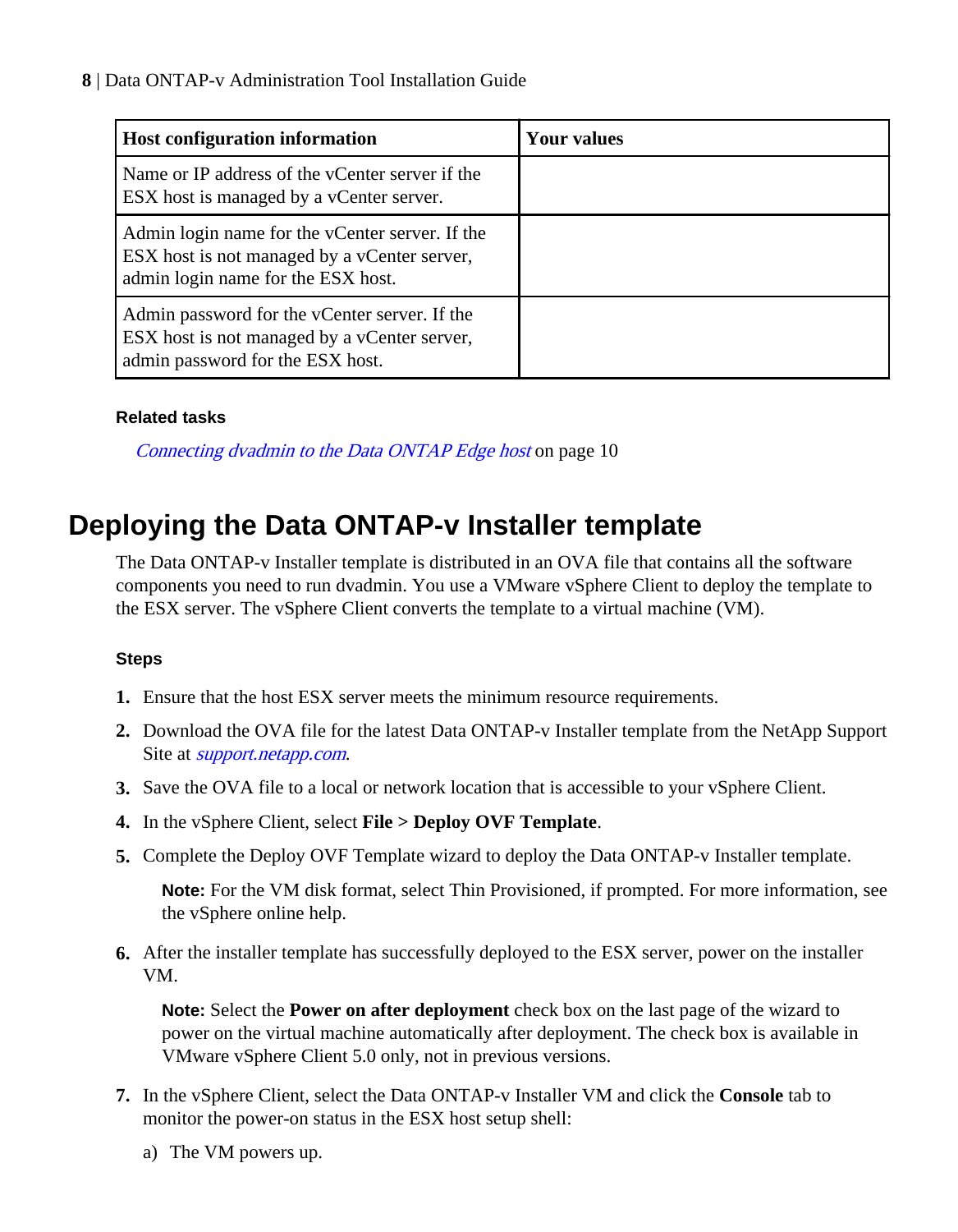<span id="page-8-0"></span>b) The Data ONTAP-v Installer boots.

**Note:** The first boot of the installer typically takes longer than subsequent boots.

c) By default, the installer uses DHCP to assign an IP address to the VM. If you want to manually configure the network interface with a static IP address, press **Enter**.

If DHCP is not detected, the installer prompts you to configure the network interface with a static IP address.

#### **Related concepts**

[Host server requirements](#page-5-0) on page 6

## **Configuring the virtual machine network interface**

By default, the Data ONTAP-v Installer uses DHCP to assign an IP address to the installer virtual machine. If DHCP is not detected, or if you have chosen to configure the network interface manually, the installer prompts you to assign a static IP address.

#### **Steps**

**1.** In the vSphere Console tab, the Data ONTAP-v Installer displays the following prompt:

Would you like to setup a static configuration? [y]:

- **2.** Type **y** and press **Enter**. At each prompt the installer displays, enter the corresponding information from the configuration worksheet you created for the installer host.
- **3.** When you have responded to each prompt, the installer lists your entries and displays the following prompt:

```
Are these value correct? (y/n)
```
**4.** Type **y** and press **Enter**.

#### **Example of configuring the virtual machine network interface**

The following example shows how you might configure the network interface with a static IP address.

```
The management interface is currently configured for DHCP but an 
address could not be obtained from the DHCP server. This could be 
due to either a DHCP configuration issue or virtual machine network 
adapter configuration.
```

```
 Would you like to setup a static configuration? [y]: y
```
Static Configuration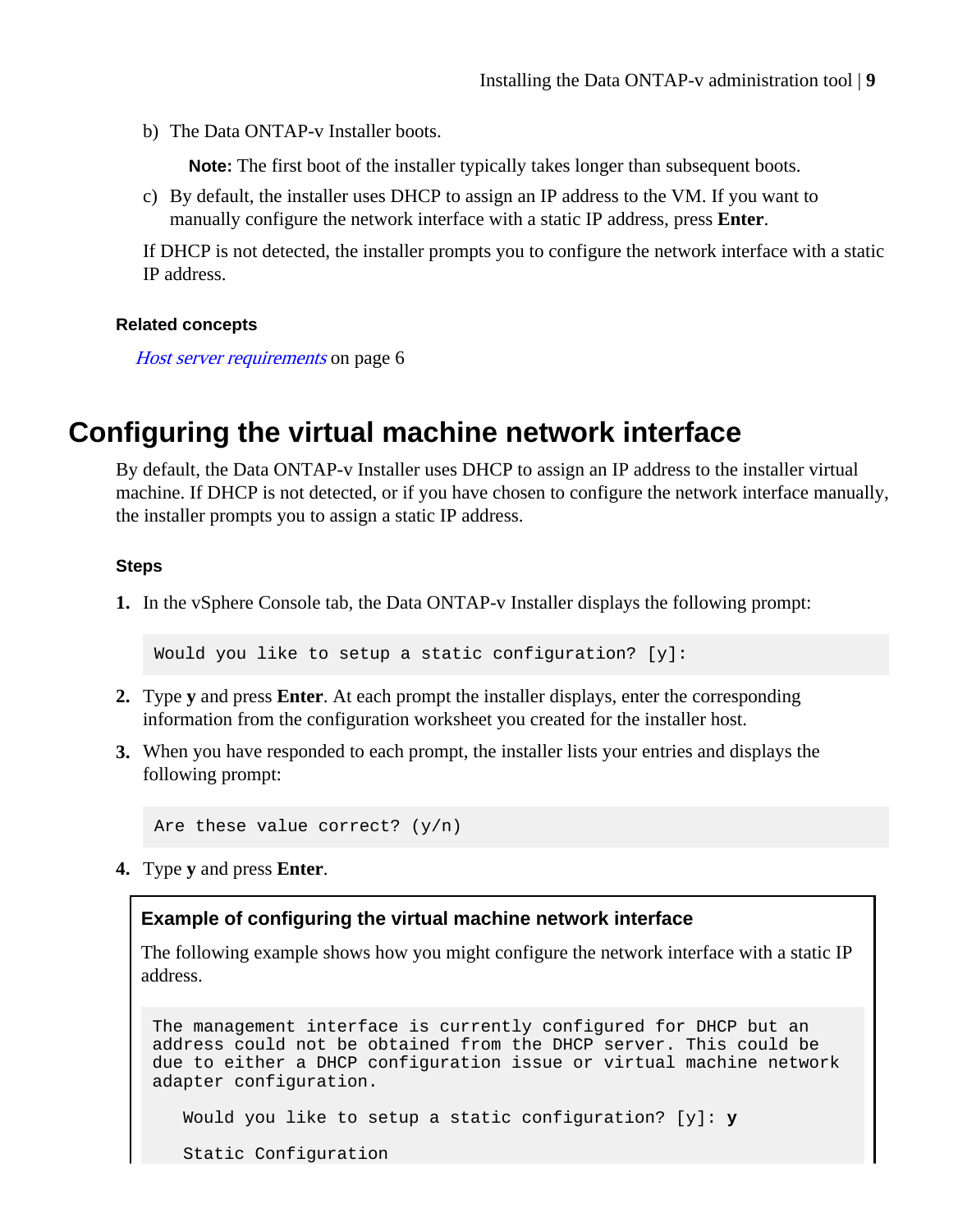<span id="page-9-0"></span>**10** | Data ONTAP-v Administration Tool Installation Guide

```
 --------------------
 Host name : dvadmin_vm
 Host IP address : 10.10.10.10
Net mask : 255.255.255.0
 Gateway : 10.10.10.1
  Primary DNS address : 10.100.1.1
   Secondary DNS address: 10.10.100.1
   Please enter in all search domains separated by spaces (can be 
   left blank):
 Selected host name : dvadmin_vm
Selected IP : 10.10.10.10
Selected net mask : 255.255.255.0
 Selected gateway : 10.10.10.1
   Selected primary DNS : 10.100.1.1
   Selected secondary DNS: 10.10.100.1
 Search domains :
 Calculated network : 10.10.10.0
   Calculated broadcast : 10.10.10.255
   Are these value correct? (y/n) y
```
#### **Related concepts**

[Required configuration information for the Data ONTAP-v Installer host](#page-6-0) on page 7

#### **Related tasks**

[Resetting the virtual machine network interface](#page-19-0) on page 20

## **Connecting dvadmin to the Data ONTAP Edge host**

After you have completed the virtual machine network configuration, the Data ONTAP-v Installer prompts you to connect dvadmin to the ESX server where you plan to install Data ONTAP Edge.

#### **About this task**

There are three ways to connect dvadmin to a VMware ESX host:

- You can connect directly to the ESX host (provided it is not being managed by a vCenter Server).
- You can connect to the ESX host through the VMware vCenter Server that is managing the host.
- You can connect to the vCenter Server without specifying an ESX host. Once logged in, you use the dvadmin host command to connect to an ESX host. This method allows you to use a single instance of dvadmin to manage multiple Data ONTAP Edge systems that reside in the same vCenter.

**Note:** VMware recommends against connecting directly to an ESX host if it is being managed by a vCenter Server because that can result in corruption of virtual machine configuration data.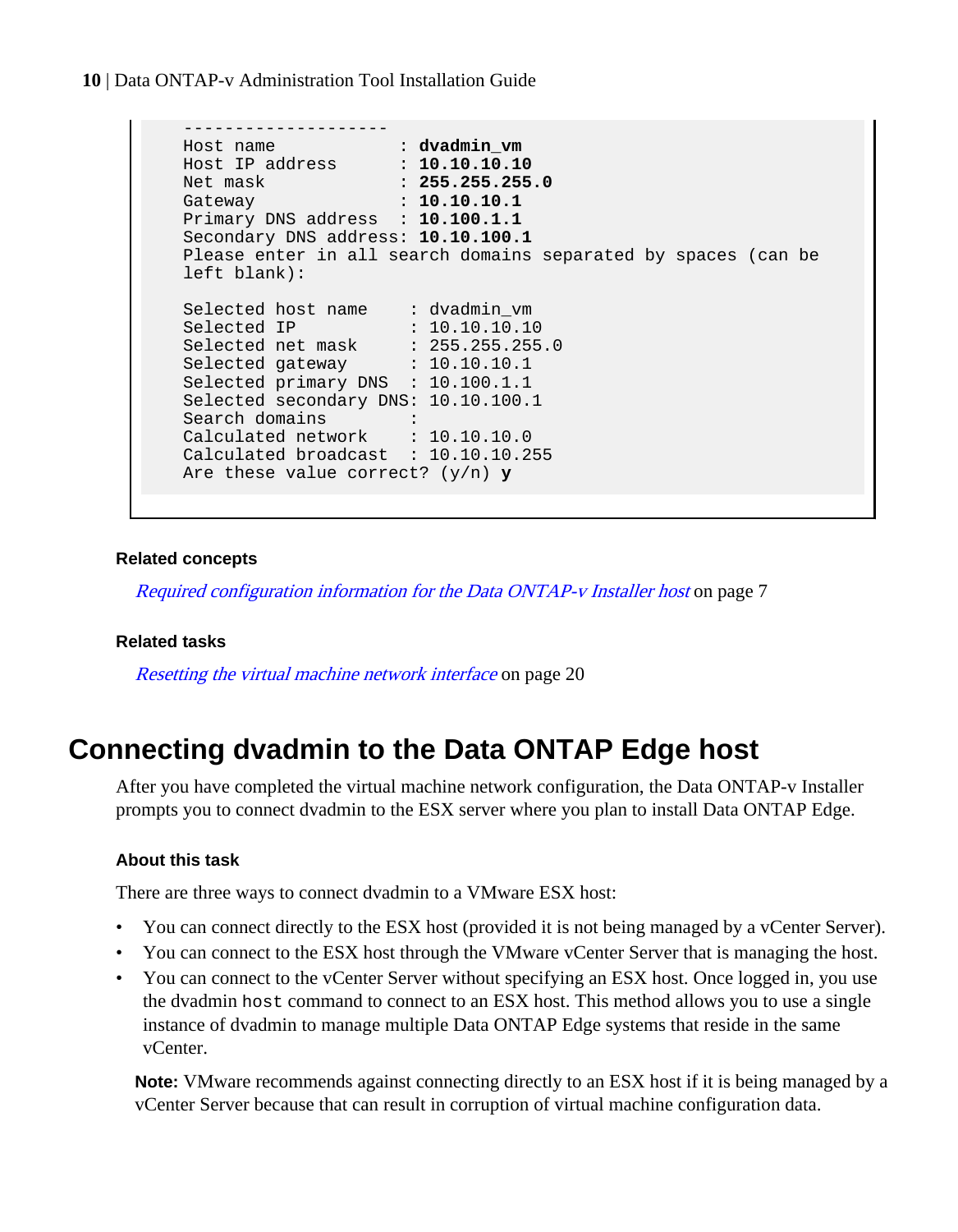To connect to a vCenter Server or an ESX host, you specify the information you recorded in the configuration worksheet for the Data ONTAP Edge host. The Data ONTAP-v Installer provides different prompts depending on whether you are connecting to the ESX host through a vCenter Server or connecting directly to the ESX host.

If you want to save the server login information so that you do not need to re-enter it every time you connect, answer **y** to the final prompt Do you want to save this vCenter server login information  $[y]$ :. This option writes the server name, host name, and user name to the startup file \$HOME/.dvadmin. The password, once correctly entered, will be stored in the VMware credential store.

#### **Steps**

**1.** In the vSphere Console tab, the Data ONTAP-v Installer displays the following prompt:

The following prompts define the connection to the vCenter server or ESX host. Is the ESX host managed by a vCenter server?  $[y]$ :

**2.** Enter **y** if the ESX host is managed by a vCenter Server, or **n** if it is not managed by a vCenter server.

The following prompts are displayed if you connect to the ESX host through a vCenter server:

Enter vCenter server name or IP address: Enter ESX host name or IP address (optional): Enter vCenter server username: Enter vCenter server password:

The following prompts are displayed if you connect directly to the ESX host:

Enter ESX host name or IP address: Enter ESX host username: Enter ESX host password:

**Note:** If the username contains special characters, then you must double-quote the username, for example, "DOMAIN\username".

**3.** Enter the vCenter Server and/or ESX host information to define the ESX host to which you want to connect.

The following prompt is displayed:

Do you want to save this server login information [y]:

**4.** If you want to save the server login information so that you do not need to re-enter it every time you connect, answer **y**, otherwise, enter **n**.

You are logged into the server and the dvadmin prompt is displayed: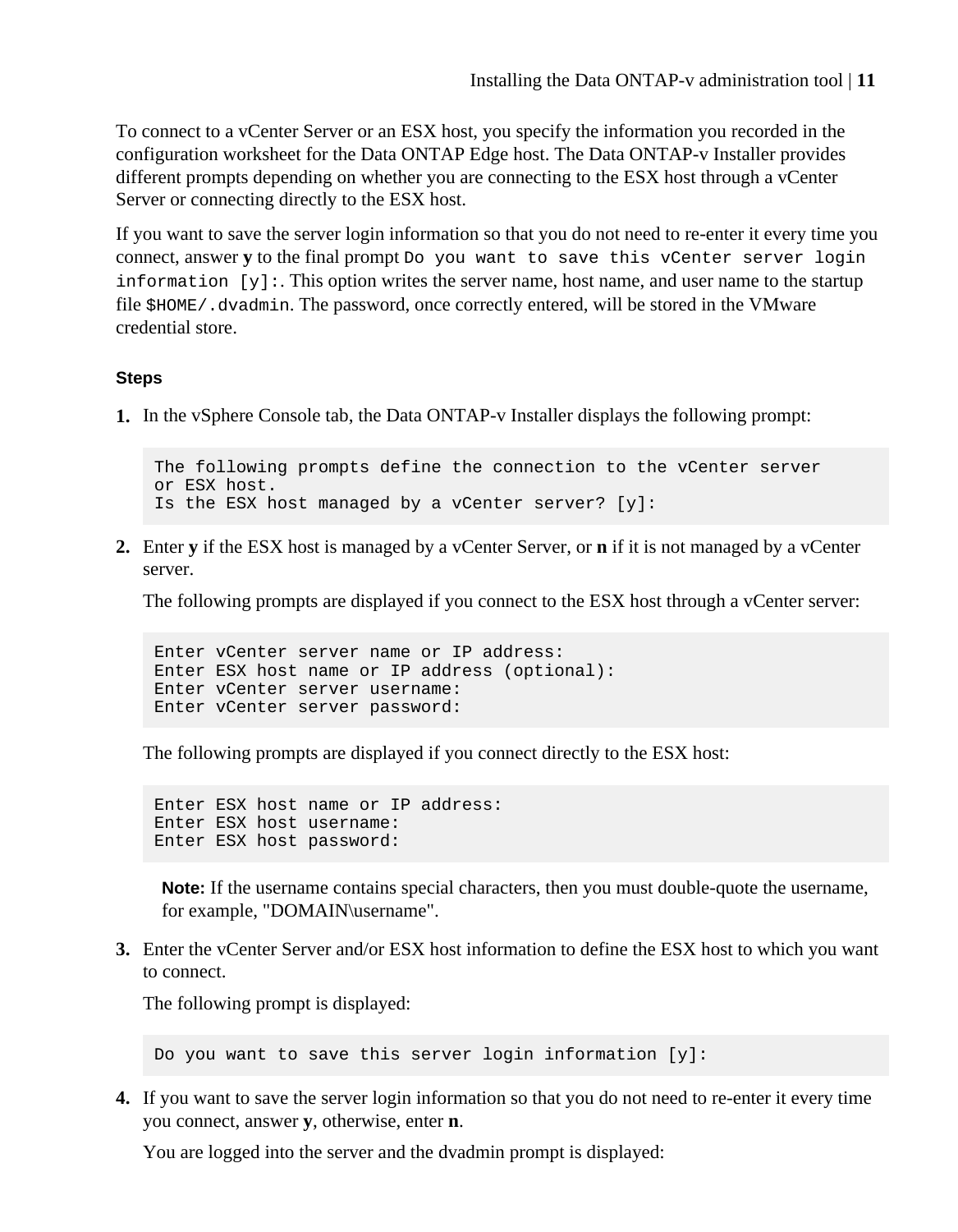#### **12** | Data ONTAP-v Administration Tool Installation Guide

```
NetApp Data ONTAP-v Administration Tool 1.x.x
Copyright (C) 1992-2013 NetApp.
All rights reserved.
Logging in Administrator@vcenter_server1
VMware SDK version: 5.0
Console escape key: ^]
Host: host_system1
Installer Version: 8.x.x.yyy
dvadmin host_system1>
```
**Note:** If the remote host key for SSH access to the ESX server is not cached in your known\_hosts file, it will be added automatically the first time you connect to the server.

#### **Examples of logging into a server**

The following example shows how you might log into the ESX server named "host\_system1" through the vCenter server named "vcenter\_server1".

Is the ESX host managed by a vCenter server? [y]: **y** Enter vCenter server name or IP address: **vcenter\_server1** Enter ESX host name or IP address (optional): **host\_system1** Enter vCenter server username: **esxuser** Enter vCenter server password: **\*\*\*\*\*\*\*** Do you want to save this vCenter server login information [y]: **y**

The following example shows how you might log into the vCenter server named "vcenter\_server1" without specifying an ESX host.

Is the ESX host managed by a vCenter server? [y]: **y** Enter vCenter server name or IP address: **vcenter\_server1** Enter ESX host name or IP address (optional): **<Enter>** Enter vCenter server username: **esxuser** Enter vCenter server password: **\*\*\*\*\*\*\*** Do you want to save this vCenter server login information [y]: **y**

The following example shows how you might log in directly to the unmanaged ESX server with IP address 126.127.128.129.

```
Is the ESX host managed by a vCenter server? [y]: n
Enter ESX host name or IP address: 126.127.128.129
Enter ESX host username: esxuser
Enter ESX host password: *******
Do you want to save this ESX server login information [y]: y
```
#### **Related concepts**

[Required configuration information for the Data ONTAP Edge host](#page-6-0) on page 7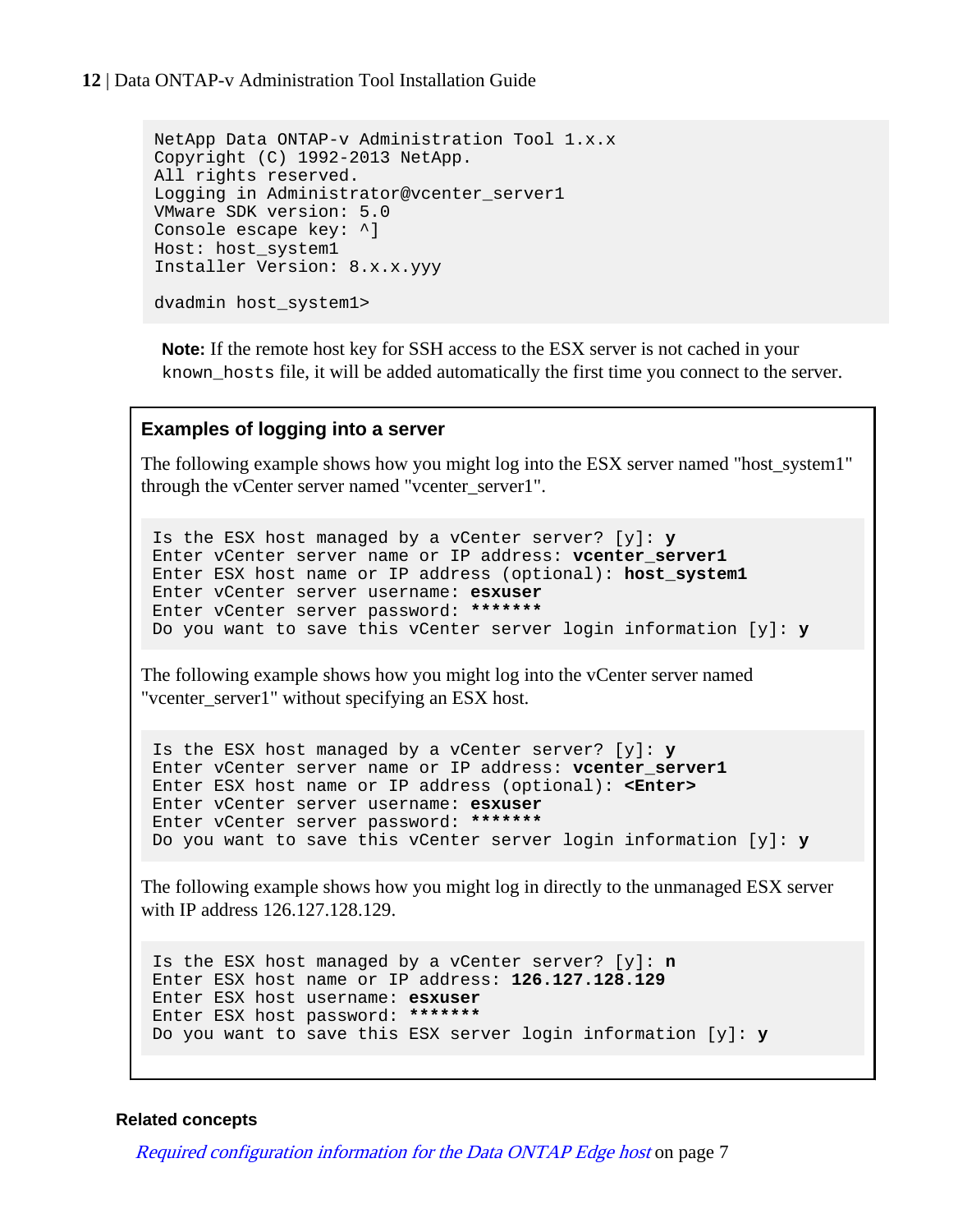# <span id="page-12-0"></span>**Verifying that the installation was successful**

Once at the dvadmin prompt, you can use the status command to verify that dvadmin was installed successfully.

#### **Step**

**1.** At the dvadmin prompt, enter the following command:

#### **status**

The following status information is displayed:

- dvadmin version
- vCenter server name
- User who is connected to the server
- VMware vSphere SDK for Perl version
- Console escape key
- Host server name (if currently connected to a host)
- Data ONTAP-v Installer version

**Note:** You can use the dvadmin help command to display the list of available commands, or the command syntax for a particular command.

### **Example: Showing server status**

The following example shows server status information:

dvadmin esx01> **status**

```
Version: 1.x.x
Server: server.company.com
User: Administrator
VMware SDK version: 5.0
Console escape key: ^]
Host: esx01
Installer Version: 8.x.x.yyy
```
#### **After you finish**

After you have verified that the dvadmin installation was successful, you can use the dvadmin setup wizard to install the Data ONTAP Edge system. See the *Data ONTAP Edge Installation and* Administration Guide for setup wizard usage.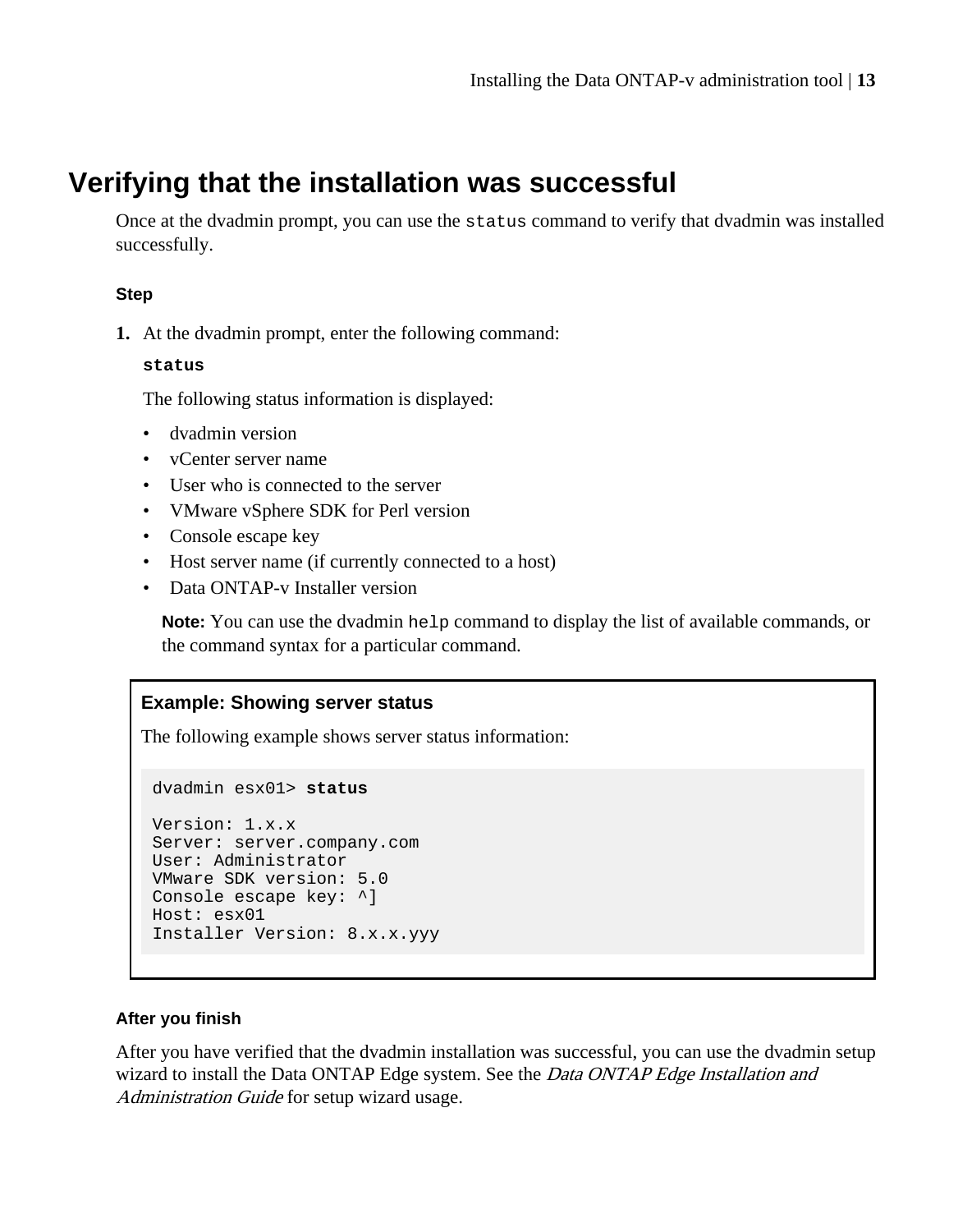# <span id="page-13-0"></span>**Managing the Data ONTAP-v administration tool**

You use a set of *management shells* to perform common dvadmin maintenance tasks. You can perform many of these tasks remotely in an SSH session.

## **Understanding the dvadmin management shells**

You perform dvadmin management tasks in three shells: the ESX host setup shell, the dvadmin shell, and the bash shell. You use each shell for a different set of management tasks.

**ESX host** This is the shell that starts after you log into the Data ONTAP-v Installer VM. In this **setup shell** shell, you define the installer network configuration and specify the login information you use to connect dvadmin to the Data ONTAP Edge host.

> The following screen shows the ESX host setup shell after you log into the installer in an SSH session. The example assumes you have completed the installation of the installer VM.

login as: netapp netapp@10.97.131.24's password: \*\*\*\*\*\*\*\* Welcome to NetApp Data ONTAP-v Installer v8.x.x.yyy. The IP address of Data ONTAP-v Installer is: 10.97.131.24 Type 'Ctrl-\' to end the SSH session. The following prompts define the connection to the vCenter server or ESX host. Do you want to use save login information ("Administrator"@"vc.nane.netapp.com")? [y]

#### **dvadmin shell** This is the shell that starts after you connect dvadmin to the Data ONTAP Edge host or the vCenter Server. In this shell, you use the dvadmin CLI to perform everyday Data ONTAP Edge management tasks. You exit the dvadmin shell by typing **exit** at the dvadmin prompt.

The following screen shows the dvadmin shell with the output of the status command.

```
dvadmin esx01.company.com> status
Version: 1.x.x
Server: server.company.com
User: Administrator
VMware SDK version: 5.0
Console escape key: ^]
```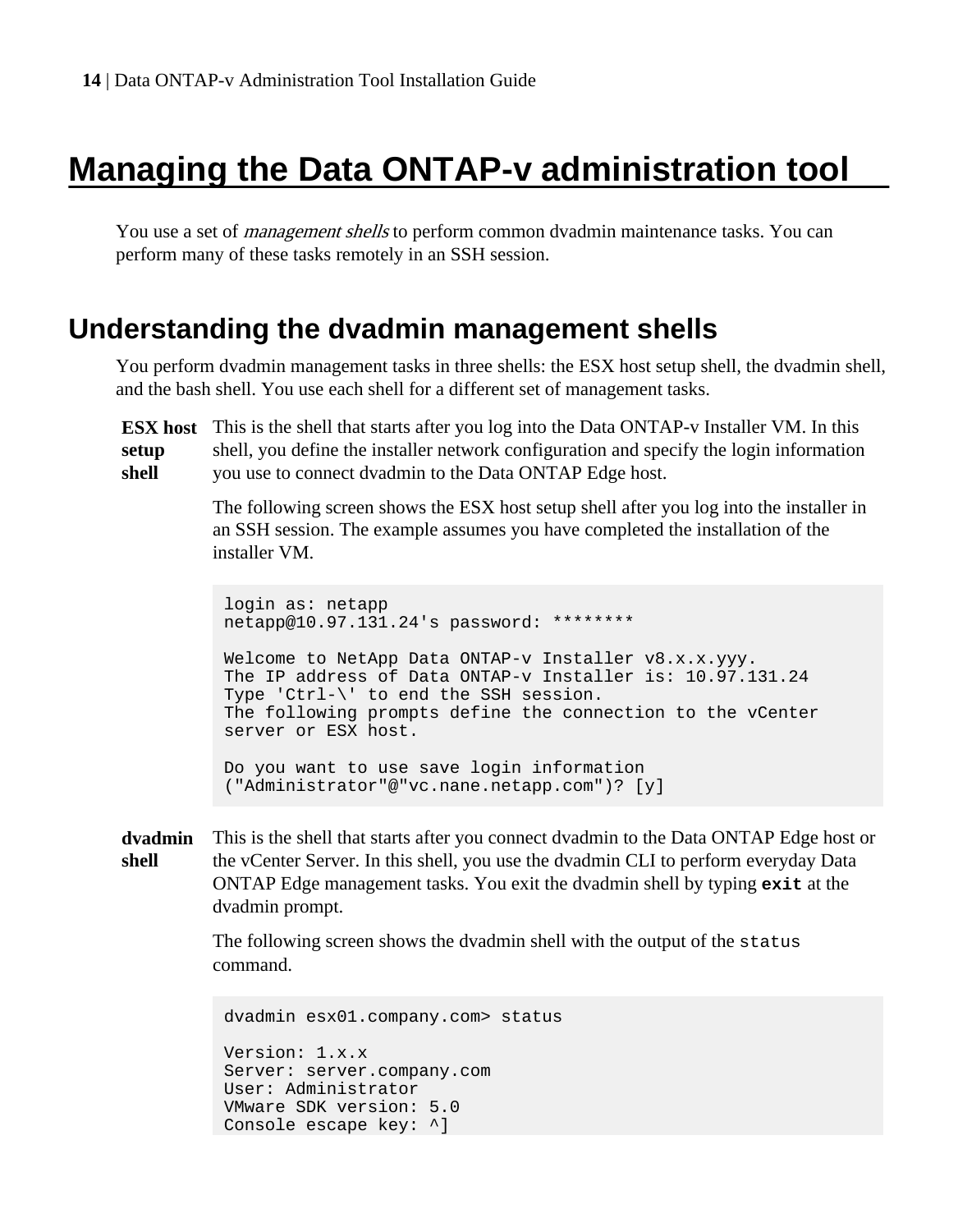```
Host: esx01.company.com
Installer Version: 8.x.x.yyy
```
<span id="page-14-0"></span>**bash shell** This is the shell you use to stop, restart, and reset the virtual machine network interface for dvadmin. You start the bash shell by pressing Ctrl-C in the ESX host setup shell. You exit the bash shell by typing **exit** at the bash shell prompt.

> The following screen shows the bash shell with the output of the halt-system command.

```
netapp@user-vsim1:~$ halt-system
The system is going down for system halt NOW!s/O) (Wed Nov 28 
18:26:42 2012):
netapp@user-vsim1:~$
```
#### **Related concepts**

Accessing the dvadmin management shells remotely using SSH on page 15

# **Accessing the dvadmin management shells remotely using SSH**

You can access the dvadmin management shells in the vSphere Client **Console** tab or remotely in an SSH session. Because many secure shell/terminal emulators offer a superior user experience to that of the **Console** tab, you may prefer to run dvadmin and perform related management tasks in SSH.

|  |  |  |  |  |  | The following table shows how to navigate between management shells in an SSH session. |  |  |  |
|--|--|--|--|--|--|----------------------------------------------------------------------------------------|--|--|--|
|--|--|--|--|--|--|----------------------------------------------------------------------------------------|--|--|--|

| To                              | Do the following                                                  |
|---------------------------------|-------------------------------------------------------------------|
| Start the ESX host setup shell. | Log into the Data ONTAP-v Installer.                              |
| Start the dvadmin shell.        | Connect dvadmin to the Data ONTAP Edge host or<br>vCenter Server. |
| Exit the dvadmin shell.         | Type exit at the dvadmin prompt.                                  |
| Start the bash shell.           | Press Ctrl-C in the ESX host setup shell.                         |
| Exit the bash shell.            | Type exit at the bash shell prompt.                               |
| Exit the SSH session.           | Press Ctrl-\.                                                     |

The following screen shows how you start the dvadmin shell in an SSH session.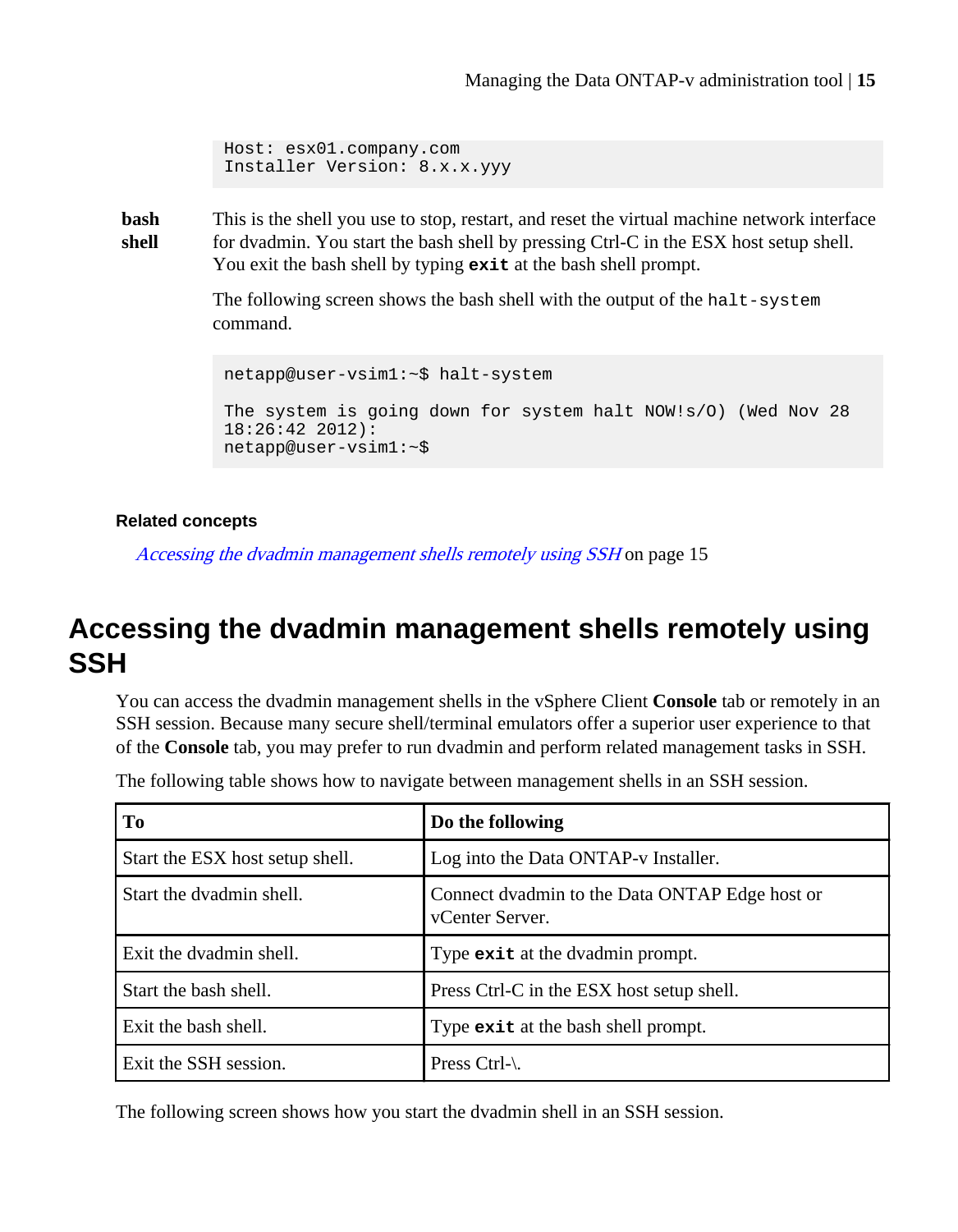#### <span id="page-15-0"></span>**16** | Data ONTAP-v Administration Tool Installation Guide

```
login as: netapp
netapp@10.97.131.24's password: ********
Welcome to NetApp Data ONTAP-v Installer v8.x.x.yyy
The IP address of Data ONTAP-v Installer is: 10.97.131.24
Type 'Ctrl-\' to end the SSH session.
The following prompts define the connection to the vCenter server or ESX 
host.
Do you want to use save login information 
("Administrator"@"vc.nane.netapp.com")? [y] y
NetApp Data ONTAP-v Administration Tool 1.x.x
Copyright (C) 1992-2013 NetApp.
All rights reserved.
Logging in Administrator@vc.nane.netapp.com
VMware SDK version: 5.0
Console escape key: ^]
Host: host_system1
Installer Version: 8.x.x.yyy
dvadmin host_system1>
```
#### **Related concepts**

[Understanding the dvadmin management shells](#page-13-0) on page 14

## **Starting the Data ONTAP-v Installer VM**

You can power on the Data ONTAP-v Installer VM in the vSphere Client GUI only. The installer VM stays powered on until you stop or restart it. You must power on the VM before you access the dvadmin management shells.

#### **Steps**

- **1.** In the vSphere Client, select the Data ONTAP-v Installer VM.
- **2.** From the **Summary** tab, click **Power On**.

#### **Result**

The Data ONTAP-v Installer virtual machine is powered on.

#### **Related concepts**

[Understanding the dvadmin management shells](#page-13-0) on page 14

#### **Related tasks**

[Stopping the Data ONTAP-v Installer VM](#page-18-0) on page 19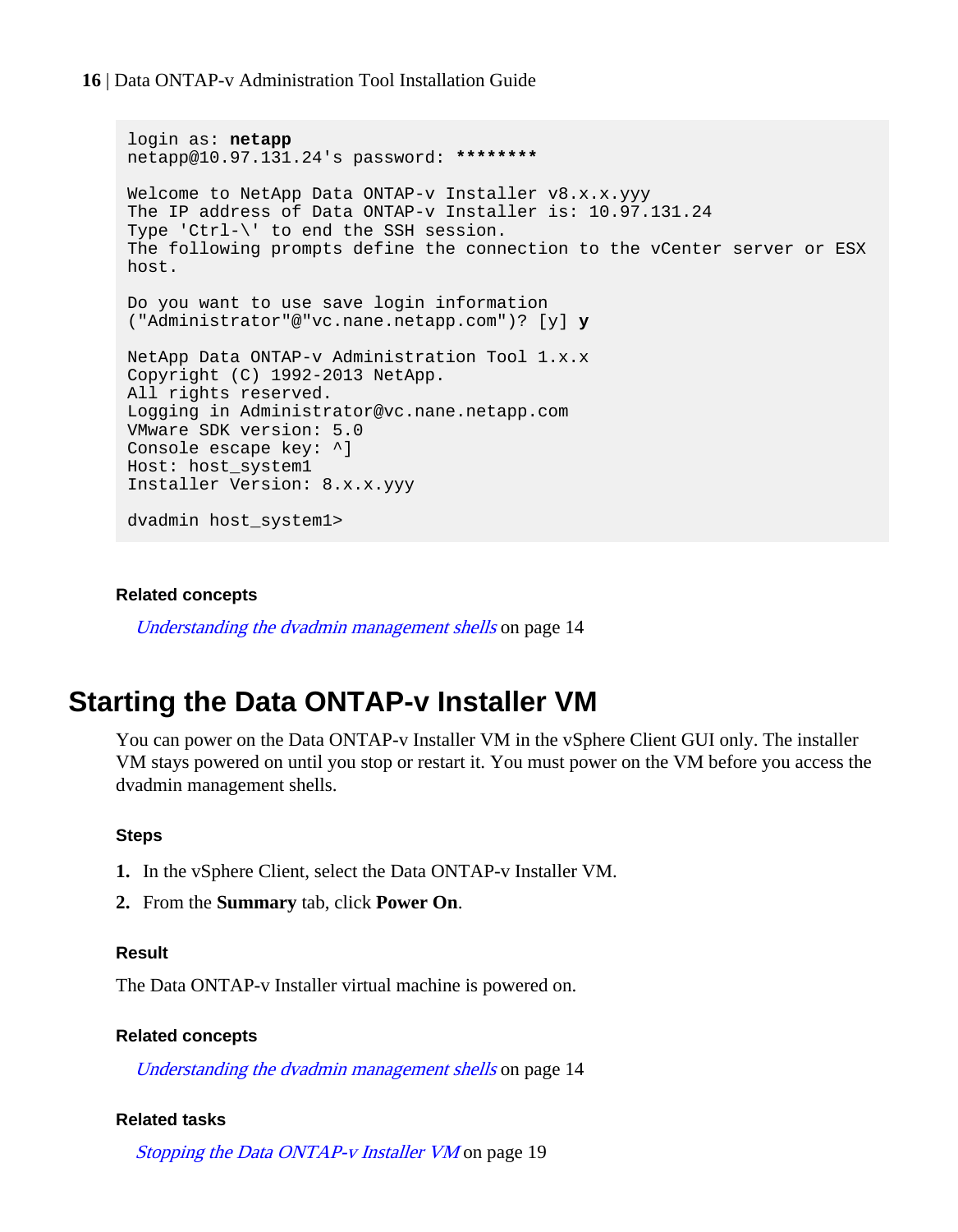# <span id="page-16-0"></span>**Logging in to the Data ONTAP-v Installer VM**

You are automatically logged in to the Data ONTAP-v Installer when you power on the installer VM in the vSphere Client. You need to log in manually when you access the installer in an SSH session.

#### **About this task**

You log in to the Data ONTAP-v Installer as user "netapp" with the default password "netapp". You should change the default password immediately.

#### **Steps**

**1.** In the SSH session, the Data ONTAP-v Installer displays the login prompt:

login as:

**2.** Type **netapp** and press **Enter**. The Data ONTAP-v Installer displays the password prompt:

netapp@IP's password:

**3.** Type the password and press **Enter**.

### **Example of logging into the Data ONTAP-v Installer VM**

The following screen shows how you would log in to the Data ONTAP-v Installer VM in an SSH session.

```
login as: netapp
netapp@10.97.131.24's password: ********
NetApp Data ONTAP-v Installer v8.x.x.yyy.
Last login: Mon Feb 11 16:33:16 2013
Welcome to NetApp Data ONTAP-v Installer v8.x.x.yyy
The IP address of Data ONTAP-v Installer is: 10.97.131.24
Type 'Ctrl-\' to end the SSH session.
The following prompts define the connection to the vCenter server 
or ESX host.
Do you want to use save login information 
("Administrator"@"vc.nane.netapp.com")? [y] y
```
#### **After you finish**

You can connect dvadmin to the ESX host or vCenter Server by pressing **Enter** in response to the Do you want to use save login information ("user"@"server")? prompt.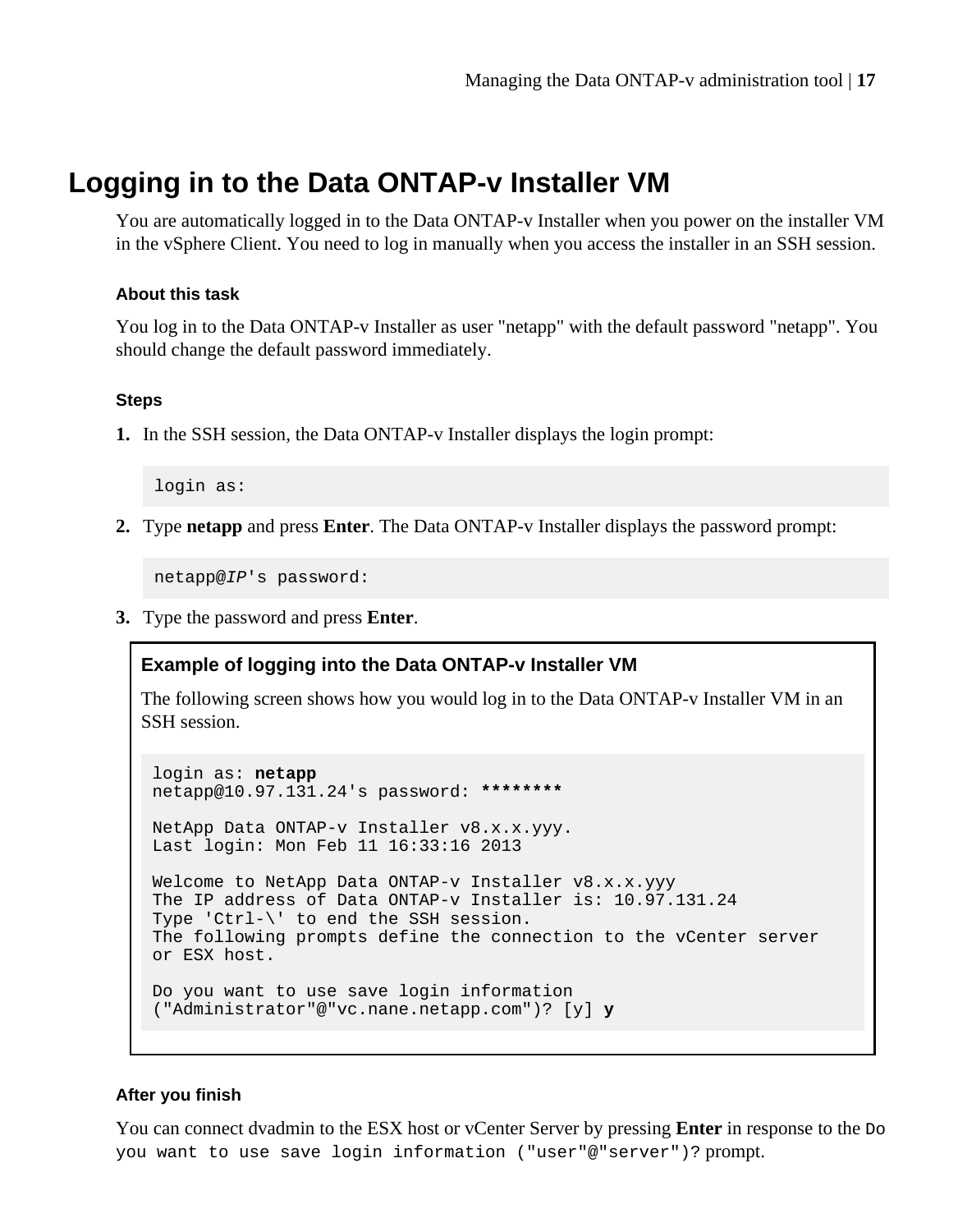#### <span id="page-17-0"></span>**18** | Data ONTAP-v Administration Tool Installation Guide

#### **Related concepts**

[Understanding the dvadmin management shells](#page-13-0) on page 14 [Accessing the dvadmin management shells remotely using SSH](#page-14-0) on page 15

#### **Related tasks**

Changing the password for the Data ONTAP-v Installer VM on page 18

## **Changing the password for the Data ONTAP-v Installer VM**

The default password for the Data ONTAP-v Installer is "netapp". You should change the default password at the first opportunity. It is a good idea to change your password at regular intervals.

#### **About this task**

You can start the bash shell in the vSphere Client **Console** tab or an SSH session.

#### **Steps**

- **1.** In the ESX host setup shell, press **Ctrl-C** to start the bash shell.
- **2.** At the bash shell prompt, type **passwd** and press **Enter**. The following prompt is displayed:

Changing password for netapp. (current) UNIX password:

**3.** Type the current password and press **Enter**. The following prompt is displayed:

Enter new UNIX password:

**4.** Type the new password and press **Enter**. The following prompt is displayed:

Retype new UNIX password:

**5.** Type the new password again and press **Enter**. The following message is displayed:

passwd: password updated successfully

#### **Related concepts**

[Understanding the dvadmin management shells](#page-13-0) on page 14 [Accessing the dvadmin management shells remotely using SSH](#page-14-0) on page 15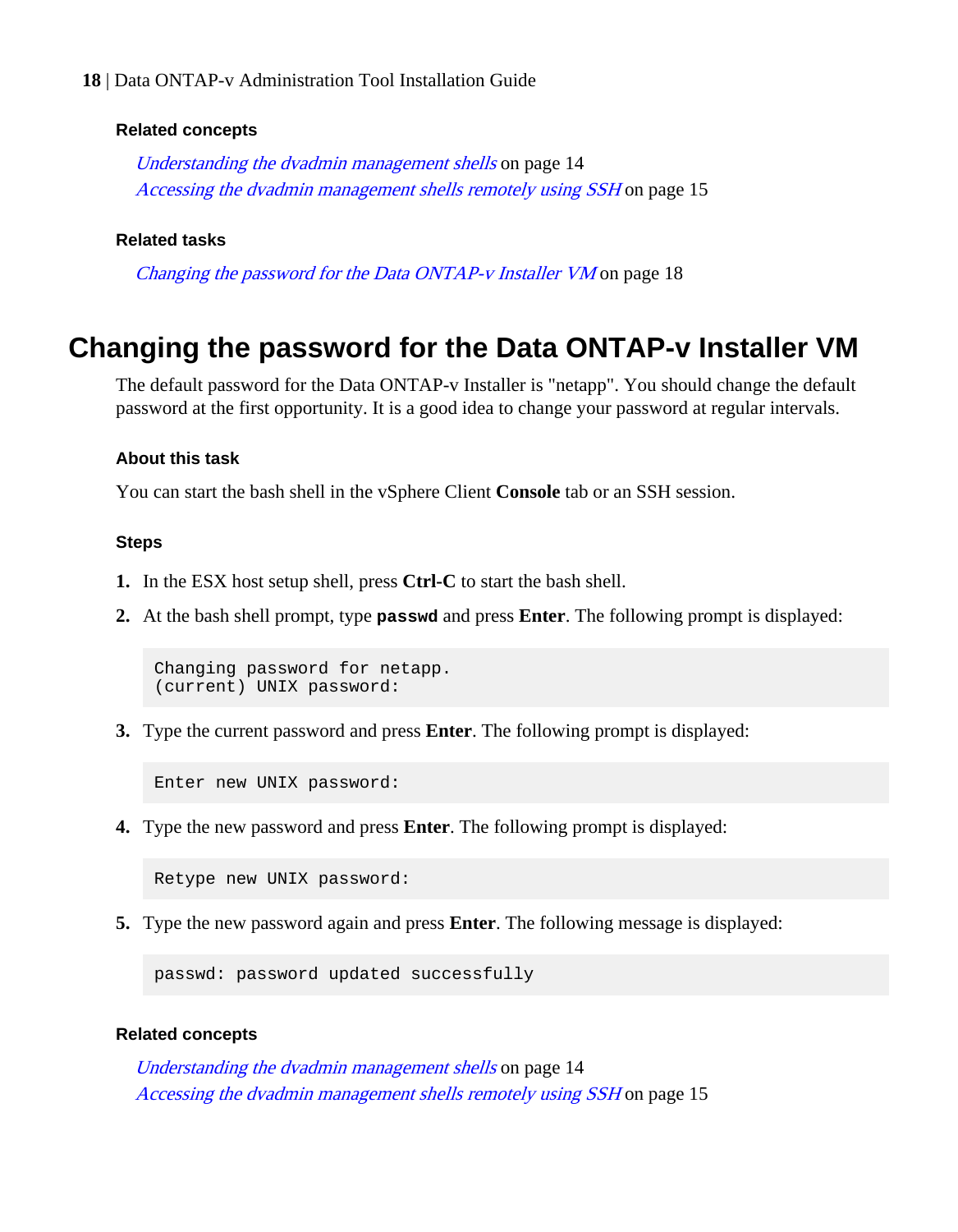#### <span id="page-18-0"></span>**Related tasks**

[Logging in to the Data ONTAP-v Installer VM](#page-16-0) on page 17

# **Restarting the Data ONTAP-v Installer VM**

You can restart the Data ONTAP-v Installer virtual machine in the vSphere Client GUI or the bash shell.

#### **About this task**

You can start the bash shell in the vSphere Client **Console** tab or an SSH session.

#### **Step**

**1.** Choose a procedure below to restart the installer VM.

| Option                                      | <b>Description</b>                                                                                                                                                                          |
|---------------------------------------------|---------------------------------------------------------------------------------------------------------------------------------------------------------------------------------------------|
| Restart the VM in the<br>vSphere Client GUI | Select the Data ONTAP-v Installer VM in the vSphere Client. In the<br><b>Summary</b> tab, click <b>Restart Guest</b> . You are prompted to reboot the guest<br>operating system. Click Yes. |
| Restart the VM in the                       | In the ESX host setup shell, press Ctrl-C to start the bash shell. Enter                                                                                                                    |
| vSphere Client Console tab                  | reboot-system at the bash shell prompt.                                                                                                                                                     |
| Restart the VM in an SSH                    | In the ESX host setup shell, press Ctrl-C to start the bash shell. Enter                                                                                                                    |
| session                                     | reboot-system at the bash shell prompt.                                                                                                                                                     |

#### **Related concepts**

[Understanding the dvadmin management shells](#page-13-0) on page 14 [Accessing the dvadmin management shells remotely using SSH](#page-14-0) on page 15

# **Stopping the Data ONTAP-v Installer VM**

You can stop, or power down, the Data ONTAP-v Installer virtual machine using the vSphere Client GUI or using the bash shell.

#### **About this task**

You can start the bash shell in the vSphere Client **Console** tab or an SSH session.

**Note:** Data ONTAP Edge VMs are not affected by exiting dvadmin or powering down the installer VM.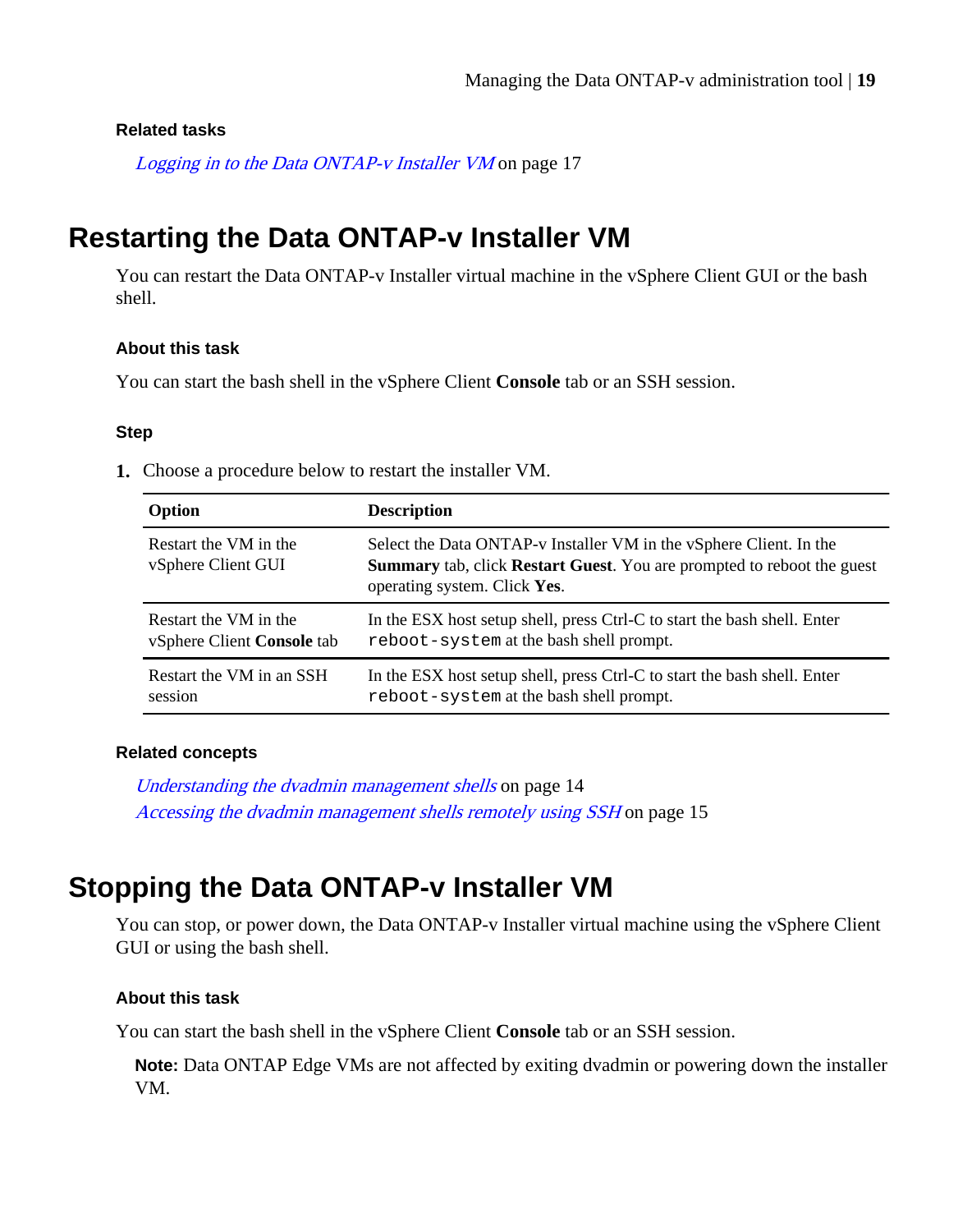#### <span id="page-19-0"></span>**Step**

**1.** Choose a procedure below to stop the installer VM.

| Option                                   | <b>Description</b>                                                                                                                                                                               |
|------------------------------------------|--------------------------------------------------------------------------------------------------------------------------------------------------------------------------------------------------|
| Stop the VM in the vSphere<br>Client GUI | Select the Data ONTAP-v Installer VM in the vSphere Client. In the<br><b>Summary</b> tab, click <b>Shut Down Guest</b> . You are prompted to shut down<br>the guest operating system. Click Yes. |
| Stop the VM in the vSphere               | In the ESX host setup shell, press Ctrl-C to enter the bash shell. Enter                                                                                                                         |
| Client Console tab                       | halt-system at the bash shell prompt.                                                                                                                                                            |
| Stop the VM in an SSH                    | In the ESX host setup shell, press Ctrl-C to enter the bash shell. Enter                                                                                                                         |
| session                                  | halt-system at the bash shell prompt.                                                                                                                                                            |

#### **After you finish**

**Note:** You cannot power on the Data ONTAP-v Installer VM in the bash shell. Use the vSphere Client GUI to power on the VM.

#### **Related concepts**

[Understanding the dvadmin management shells](#page-13-0) on page 14 [Accessing the dvadmin management shells remotely using SSH](#page-14-0) on page 15

### **Related tasks**

[Starting the Data ONTAP-v Installer VM](#page-15-0) on page 16

# **Resetting the virtual machine network interface**

You can reset the virtual machine network interface to the factory defaults by invoking the resetnetworking command in the bash shell. You might want to reset the network configuration if you assign a new IP address to the Data ONTAP-v Installer virtual machine, or if you start using DHCP to assign an IP address automatically.

#### **About this task**

You can start the bash shell in the vSphere Client **Console** tab or an SSH session. You must restart the Data ONTAP-v Installer virtual machine for the changes to take effect.

#### **Steps**

- **1.** In the ESX host setup shell, press Ctrl-C to start the bash shell.
- **2.** At the bash shell prompt, type **reset-networking** and press **Enter**. The following prompt is displayed: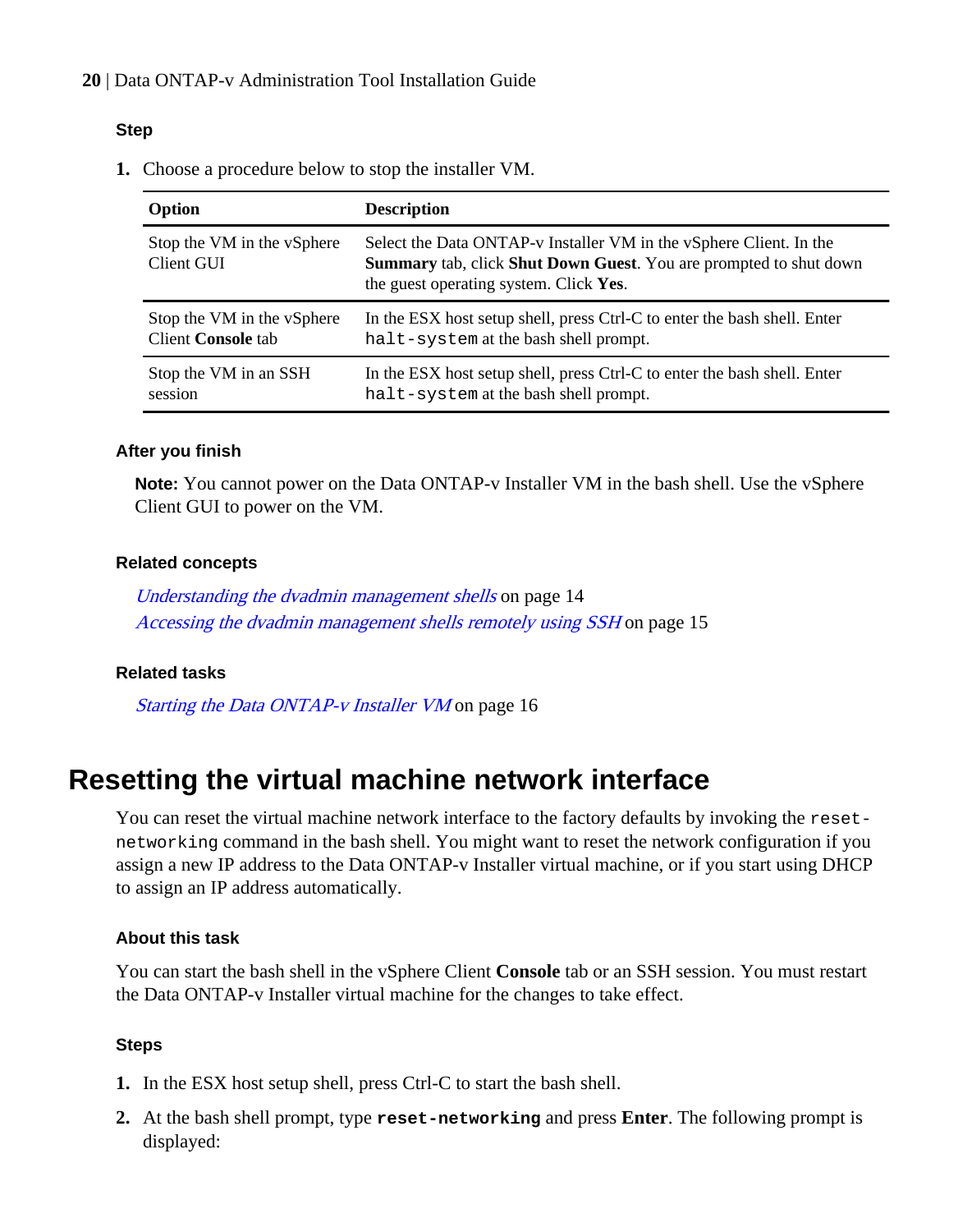Would you like to reset network settings to the factory default? [y]:

**3.** Type **y** and press **Enter**. The following prompt is displayed:

You need to restart the system to apply changes. Would you like to restart now? [y]:

**4.** Type **y** to restart the Data ONTAP-v Installer virtual machine and apply the changes.

#### **Result**

The virtual machine network interface is reset to the factory defaults. If you are not using DHCP to assign an IP address to the installer virtual machine automatically, you will need to configure the virtual machine network interface with a static IP address.

#### **Related concepts**

[Understanding the dvadmin management shells](#page-13-0) on page 14 [Accessing the dvadmin management shells remotely using SSH](#page-14-0) on page 15

#### **Related tasks**

[Configuring the virtual machine network interface](#page-8-0) on page 9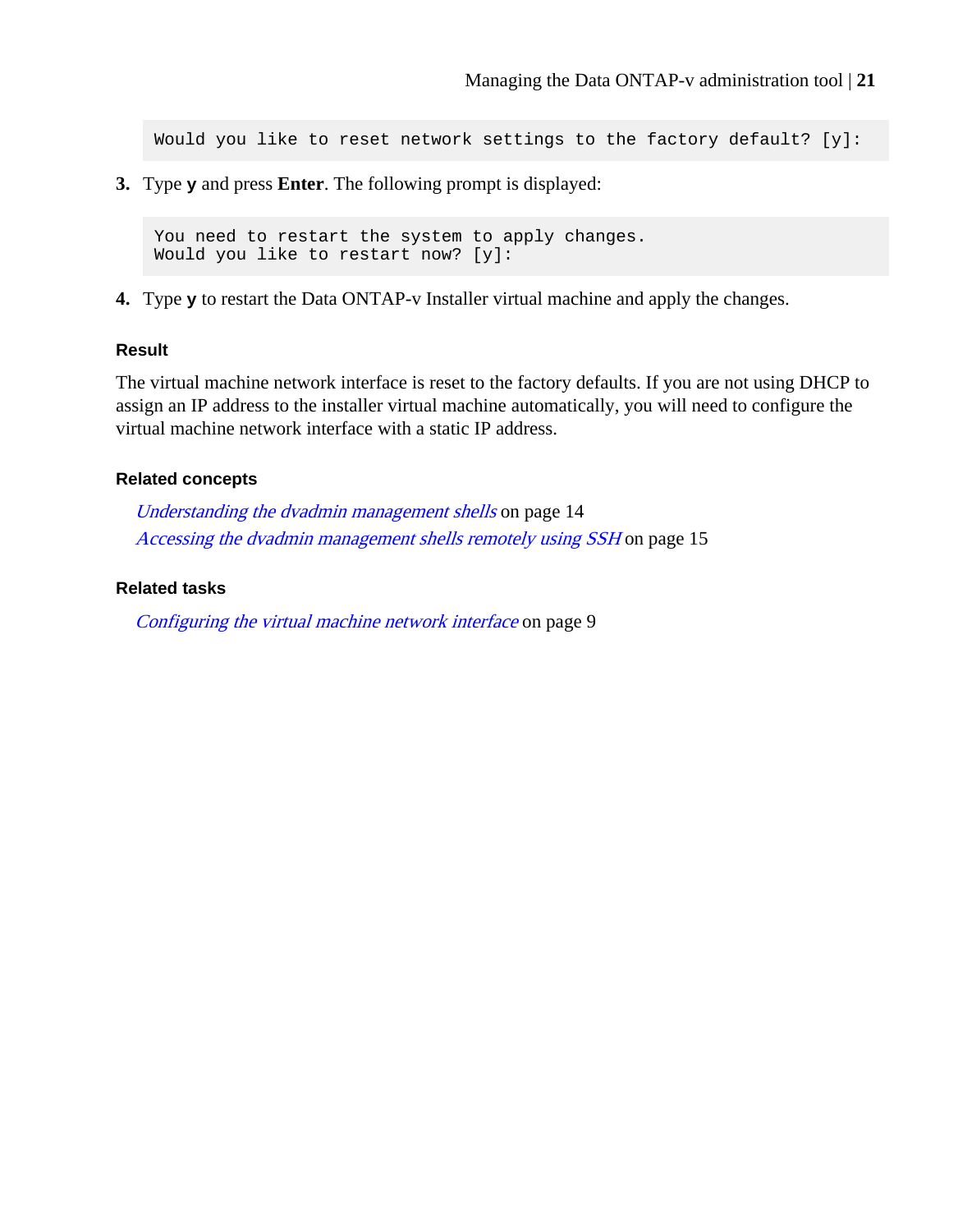# <span id="page-21-0"></span>**Upgrading and downgrading the Data ONTAP-v administration tool**

You can upgrade dvadmin when a new version becomes available. You can downgrade to an older version if you have problems with the new version.

The dvadmin version is paired with a specific version of Data ONTAP software. dvadmin 1.1.1, for example, is optimized to work with Data ONTAP 8.1.2. This means that dvadmin 1.1.1 should be used with Data ONTAP Edge 8.1.2. If you upgrade your Data ONTAP Edge system to a newer version of Data ONTAP software, for example 8.2.0, you need to be aware that you may also have to upgrade your dvadmin software. In this case, you would need to upgrade dvadmin to version 1.2.0.

If you do have to upgrade dvadmin, you should install the upgrade after the new version of Data ONTAP software has been installed. See the *Data ONTAP Upgrade and Revert/Downgrade Guide* for 7-Mode for upgrade prerequisites and for the steps to upgrade your Data ONTAP software.

**Note:** Upgrading your Data ONTAP Edge system with a new Data ONTAP software release requires a Data ONTAP .tgz image. You download the .tgz file from the Data ONTAP Edge page on the NetApp Support Site at *[support.netapp.com](http://support.netapp.com/)*.

# **Upgrading dvadmin**

You can upgrade dvadmin by uninstalling the current version of the Data ONTAP-v Installer virtual machine and deploying the OVF template for the new version of the virtual machine.

### **Before you begin**

You should exit dvadmin before deploying the replacement OVF template. Before exiting the utility, make sure you have first exited any dvadmin console sessions and stopped the Data ONTAP-v monitor.

**Note:** You should not stop or shut down existing Data ONTAP Edge VMs. These storage systems must be running when you deploy the replacement OVF template and when you start dvadmin.

### **Steps**

- **1.** If you are running a dvadmin console session, press Ctrl-]x to exit the session.
- **2.** If you are running the Data ONTAP-v monitor, type **vm monitor stop** at the dvadmin prompt.
- **3.** If dvadmin is running, type **exit** at the dvadmin prompt.
- **4.** Deploy the OVF template for the new version of the dvadmin virtual machine.
- **5.** Configure the virtual machine network interface.
- **6.** Connect dvadmin to the Data ONTAP Edge host or the vCenter Server.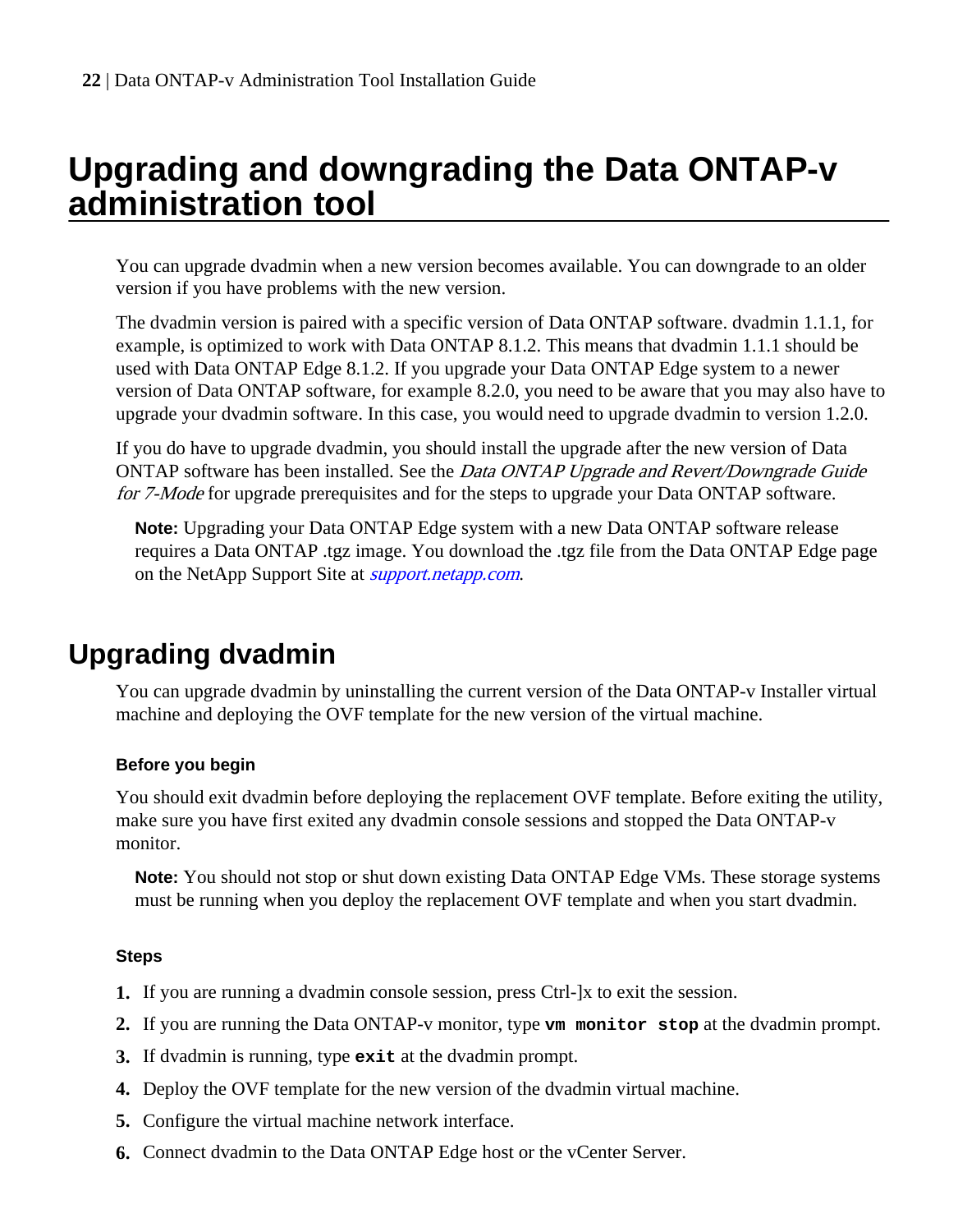<span id="page-22-0"></span>**7.** After you have verified that the installation was successful, you may optionally uninstall the current version of the dvadmin virtual machine.

#### **Related tasks**

[Deploying the Data ONTAP-v Installer template](#page-7-0) on page 8 [Configuring the virtual machine network interface](#page-8-0) on page 9 [Connecting dvadmin to the Data ONTAP Edge host](#page-9-0) on page 10 [Verifying that the installation was successful](#page-12-0) on page 13

# **Downgrading dvadmin**

You can downgrade dvadmin by uninstalling the current version of the Data ONTAP-v Installer virtual machine and deploying the OVF template for the old version of the virtual machine.

#### **Before you begin**

You should exit dvadmin before deploying the replacement OVF template. Before exiting, make sure you have exited any dvadmin console sessions and stopped the Data ONTAP-v monitor.

**Note:** You should not stop or shutdown existing Data ONTAP Edge VMs. These storage systems must be running when you deploy the replacement OVF template and when you start dvadmin.

#### **Steps**

- **1.** If you are running a dvadmin console session, press Ctrl-]x to exit the session.
- **2.** If you are running the Data ONTAP-v monitor, type **vm monitor stop** at the dvadmin prompt.
- **3.** If dvadmin is running, type **exit** at the dvadmin prompt.
- **4.** Deploy the OVF template for the old version of the dvadmin virtual machine.
- **5.** Configure the virtual machine network interface.
- **6.** Connect dvadmin to the Data ONTAP Edge host or the vCenter Server.
- **7.** After you have verified that the installation was successful, you may optionally uninstall the current version of the dvadmin virtual machine.

#### **Related tasks**

[Deploying the Data ONTAP-v Installer template](#page-7-0) on page 8 [Configuring the virtual machine network interface](#page-8-0) on page 9 [Connecting dvadmin to the Data ONTAP Edge host](#page-9-0) on page 10 [Verifying that the installation was successful](#page-12-0) on page 13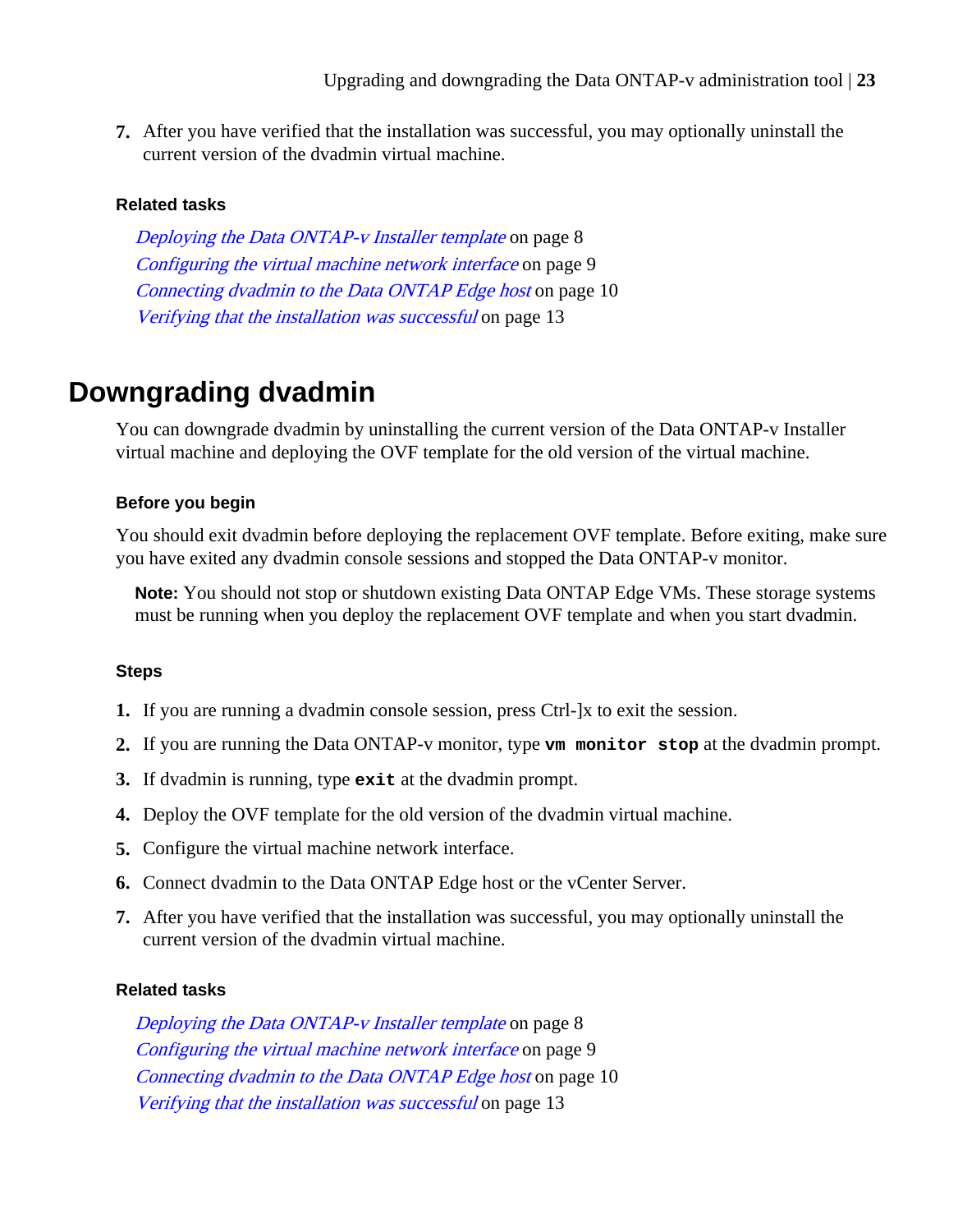# <span id="page-23-0"></span>**Uninstalling the Data ONTAP-v administration tool**

You can uninstall the Data ONTAP-v Installer virtual machine when you no longer need dvadmin or after you have completed a dvadmin upgrade or downgrade.

#### **Before you begin**

You should exit dvadmin before uninstalling the software. Before exiting, make sure you have exited any dvadmin console sessions and stopped the Data ONTAP-v monitor.

**Note:** Data ONTAP Edge VMs are not affected by exiting dvadmin or powering down the installer VM.

#### **Steps**

- **1.** If you are running a dvadmin console session, press Ctrl-]x to exit the session.
- **2.** If you are running the Data ONTAP-v monitor, type **vm monitor stop** at the dvadmin prompt.
- **3.** If dvadmin is running, type **exit** at the dvadmin prompt.
- **4.** In the vSphere Client, select the Data ONTAP-v Installer VM and click **Shut Down Guest** in the **Summary** tab.
- **5.** Select **Inventory > Virtual machine > Delete from disk** to uninstall the virtual machine.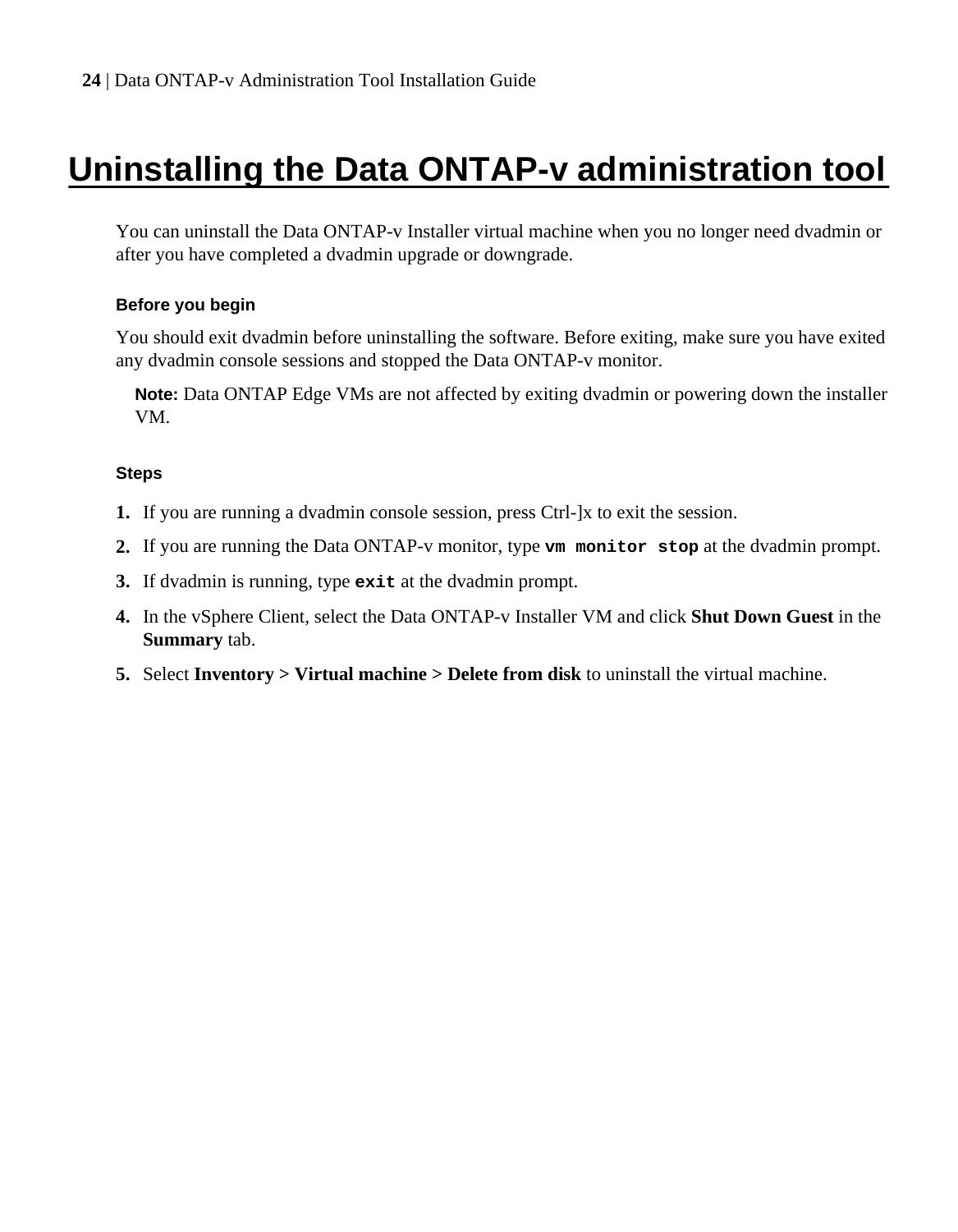# <span id="page-24-0"></span>**Copyright information**

Copyright © 1994–2013 NetApp, Inc. All rights reserved. Printed in the U.S.

No part of this document covered by copyright may be reproduced in any form or by any means graphic, electronic, or mechanical, including photocopying, recording, taping, or storage in an electronic retrieval system—without prior written permission of the copyright owner.

Software derived from copyrighted NetApp material is subject to the following license and disclaimer:

THIS SOFTWARE IS PROVIDED BY NETAPP "AS IS" AND WITHOUT ANY EXPRESS OR IMPLIED WARRANTIES, INCLUDING, BUT NOT LIMITED TO, THE IMPLIED WARRANTIES OF MERCHANTABILITY AND FITNESS FOR A PARTICULAR PURPOSE, WHICH ARE HEREBY DISCLAIMED. IN NO EVENT SHALL NETAPP BE LIABLE FOR ANY DIRECT, INDIRECT, INCIDENTAL, SPECIAL, EXEMPLARY, OR CONSEQUENTIAL DAMAGES (INCLUDING, BUT NOT LIMITED TO, PROCUREMENT OF SUBSTITUTE GOODS OR SERVICES; LOSS OF USE, DATA, OR PROFITS; OR BUSINESS INTERRUPTION) HOWEVER CAUSED AND ON ANY THEORY OF LIABILITY, WHETHER IN CONTRACT, STRICT LIABILITY, OR TORT (INCLUDING NEGLIGENCE OR OTHERWISE) ARISING IN ANY WAY OUT OF THE USE OF THIS SOFTWARE, EVEN IF ADVISED OF THE POSSIBILITY OF SUCH DAMAGE.

NetApp reserves the right to change any products described herein at any time, and without notice. NetApp assumes no responsibility or liability arising from the use of products described herein, except as expressly agreed to in writing by NetApp. The use or purchase of this product does not convey a license under any patent rights, trademark rights, or any other intellectual property rights of NetApp.

The product described in this manual may be protected by one or more U.S. patents, foreign patents, or pending applications.

RESTRICTED RIGHTS LEGEND: Use, duplication, or disclosure by the government is subject to restrictions as set forth in subparagraph  $(c)(1)(ii)$  of the Rights in Technical Data and Computer Software clause at DFARS 252.277-7103 (October 1988) and FAR 52-227-19 (June 1987).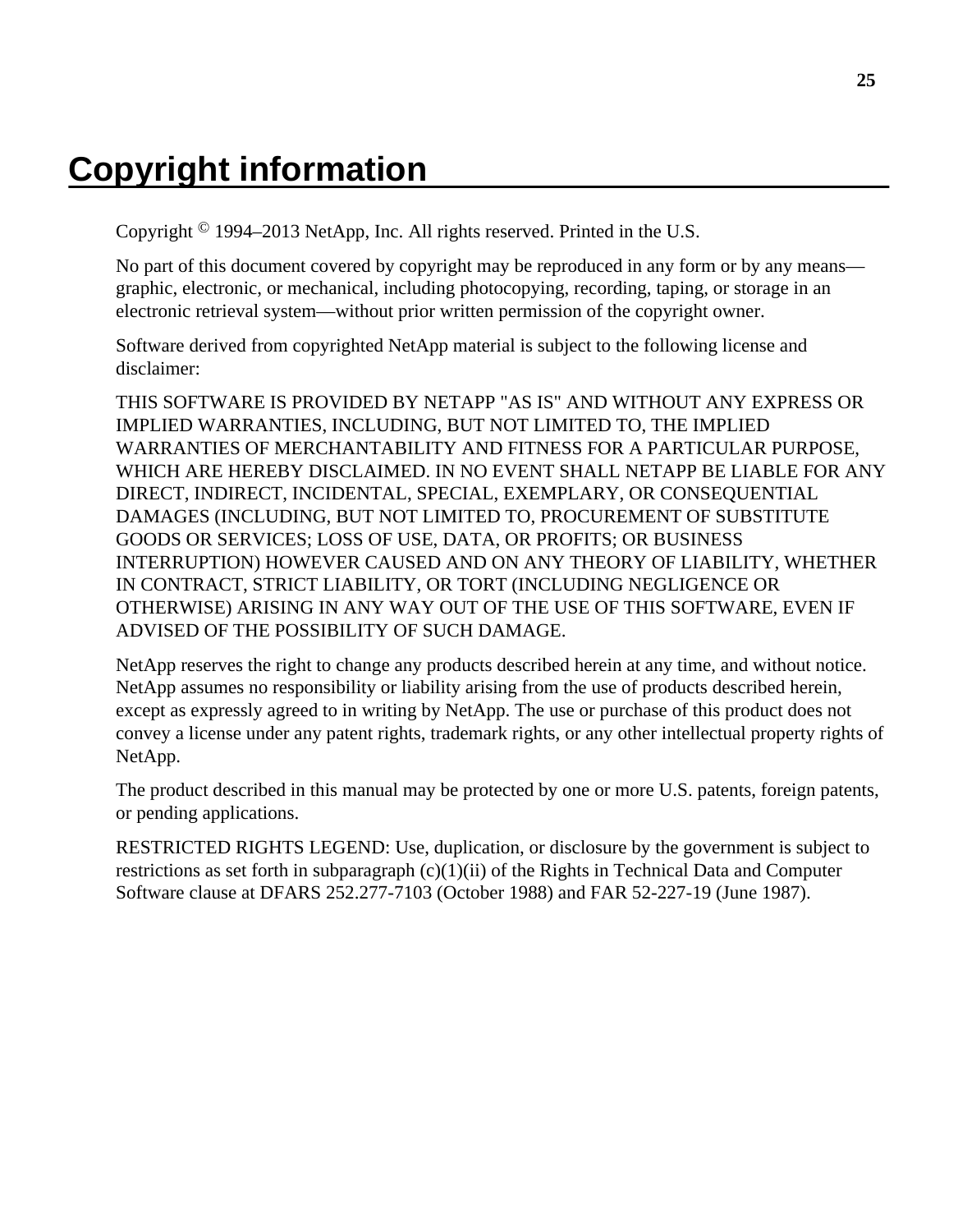# <span id="page-25-0"></span>**Trademark information**

NetApp, the NetApp logo, Network Appliance, the Network Appliance logo, Akorri, ApplianceWatch, ASUP, AutoSupport, BalancePoint, BalancePoint Predictor, Bycast, Campaign Express, ComplianceClock, Cryptainer, CryptoShred, CyberSnap, Data Center Fitness, Data ONTAP, DataFabric, DataFort, Decru, Decru DataFort, DenseStak, Engenio, Engenio logo, E-Stack, ExpressPod, FAServer, FastStak, FilerView, Flash Accel, Flash Cache, Flash Pool, FlashRay, FlexCache, FlexClone, FlexPod, FlexScale, FlexShare, FlexSuite, FlexVol, FPolicy, GetSuccessful, gFiler, Go further, faster, Imagine Virtually Anything, Lifetime Key Management, LockVault, Mars, Manage ONTAP, MetroCluster, MultiStore, NearStore, NetCache, NOW (NetApp on the Web), Onaro, OnCommand, ONTAPI, OpenKey, PerformanceStak, RAID-DP, ReplicatorX, SANscreen, SANshare, SANtricity, SecureAdmin, SecureShare, Select, Service Builder, Shadow Tape, Simplicity, Simulate ONTAP, SnapCopy, Snap Creator, SnapDirector, SnapDrive, SnapFilter, SnapIntegrator, SnapLock, SnapManager, SnapMigrator, SnapMirror, SnapMover, SnapProtect, SnapRestore, Snapshot, SnapSuite, SnapValidator, SnapVault, StorageGRID, StoreVault, the StoreVault logo, SyncMirror, Tech OnTap, The evolution of storage, Topio, VelocityStak, vFiler, VFM, Virtual File Manager, VPolicy, WAFL, Web Filer, and XBB are trademarks or registered trademarks of NetApp, Inc. in the United States, other countries, or both.

IBM, the IBM logo, and ibm.com are trademarks or registered trademarks of International Business Machines Corporation in the United States, other countries, or both. A complete and current list of other IBM trademarks is available on the web at [www.ibm.com/legal/copytrade.shtml](http://www.ibm.com/legal/copytrade.shtml).

Apple is a registered trademark and QuickTime is a trademark of Apple, Inc. in the United States and/or other countries. Microsoft is a registered trademark and Windows Media is a trademark of Microsoft Corporation in the United States and/or other countries. RealAudio, RealNetworks, RealPlayer, RealSystem, RealText, and RealVideo are registered trademarks and RealMedia, RealProxy, and SureStream are trademarks of RealNetworks, Inc. in the United States and/or other countries.

All other brands or products are trademarks or registered trademarks of their respective holders and should be treated as such.

NetApp, Inc. is a licensee of the CompactFlash and CF Logo trademarks.

NetApp, Inc. NetCache is certified RealSystem compatible.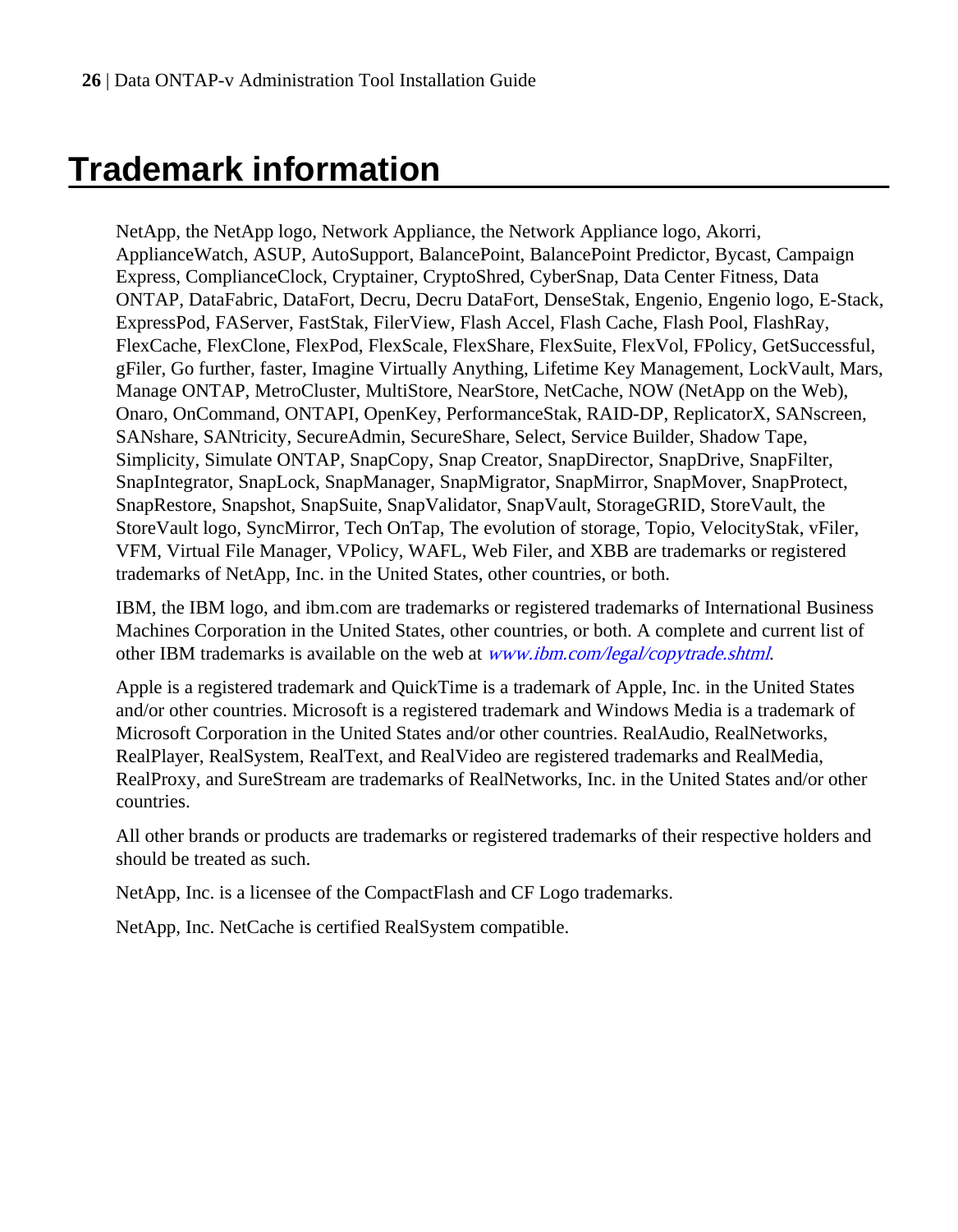# <span id="page-26-0"></span>**How to send your comments**

You can help us to improve the quality of our documentation by sending us your feedback.

Your feedback is important in helping us to provide the most accurate and high-quality information. If you have suggestions for improving this document, send us your comments by email to [doccomments@netapp.com](mailto:doccomments@netapp.com). To help us direct your comments to the correct division, include in the subject line the product name, version, and operating system.

You can also contact us in the following ways:

- NetApp, Inc., 495 East Java Drive, Sunnyvale, CA 94089 U.S.
- Telephone:  $+1$  (408) 822-6000
- Fax:  $+1$  (408) 822-4501
- Support telephone:  $+1$  (888) 463-8277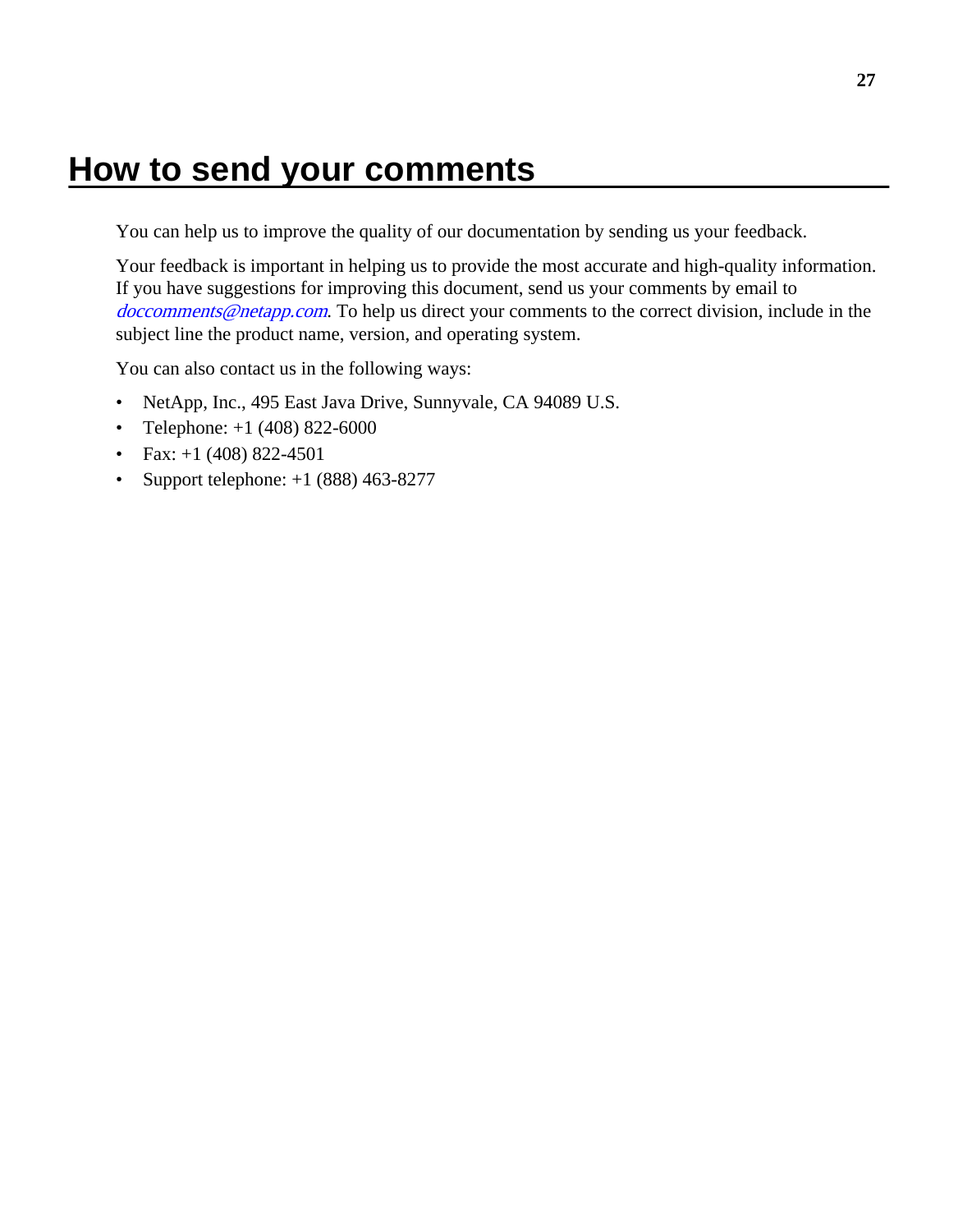# <span id="page-27-0"></span>**Index**

## **B**

bash shell  $14, 15$  $14, 15$  $14, 15$ 

### **C**

changing the default password of the Data ONTAP-v Installer [18](#page-17-0)

### **D**

Data ONTAP Edge host configuration worksheet [7](#page-6-0) Data ONTAP-v administration tool changing the default password  $18$ downgrading [22](#page-21-0), [23](#page-22-0) installing  $6, 8, 9$  $6, 8, 9$  $6, 8, 9$  $6, 8, 9$  $6, 8, 9$ introduction [4](#page-3-0) management shells [14](#page-13-0), [15](#page-14-0) managing [14](#page-13-0) uninstalling [24](#page-23-0) upgrading [22](#page-21-0) verifying successful installation [13](#page-12-0) Data ONTAP-v Installer changing the default password [18](#page-17-0) configuring virtual machine network interface [9](#page-8-0) deploying  $6, 8$  $6, 8$  $6, 8$ host configuration worksheet [7](#page-6-0) host requirements  $6$ introduction  $4, 5$  $4, 5$  $4, 5$ logging in [17](#page-16-0) resetting virtual machine network interface [20](#page-19-0) restarting [19](#page-18-0) starting [16](#page-15-0) stopping [19](#page-18-0) uninstalling [24](#page-23-0) Data ONTAP-v management VM introduction [5](#page-4-0) dvadmin connecting to the Data ONTAP Edge host [10](#page-9-0) downgrading [22](#page-21-0), [23](#page-22-0) installing  $6, 8, 9$  $6, 8, 9$  $6, 8, 9$  $6, 8, 9$  $6, 8, 9$ introduction [4](#page-3-0), [5](#page-4-0) management shells [14](#page-13-0), [15](#page-14-0) managing [14](#page-13-0) uninstalling [24](#page-23-0)

upgrading [22](#page-21-0) verifying successful installation [13](#page-12-0)

### **E**

ESX host setup shell [14](#page-13-0), [15](#page-14-0)

### **I**

installer configuring virtual machine network interface [9](#page-8-0) deploying  $6, 8$  $6, 8$  $6, 8$ host configuration worksheet [7](#page-6-0) host requirements [6](#page-5-0) introduction [4](#page-3-0)

### **L**

logging in to the Data ONTAP-v Installer [17](#page-16-0)

### **N**

network interface configuration [9](#page-8-0)

### **P**

password administration [18](#page-17-0)

### **R**

requirements [6](#page-5-0) resetting the virtual machine network interface [20](#page-19-0) restarting the Data ONTAP-v Installer [19](#page-18-0)

### **S**

shells [14](#page-13-0), [15](#page-14-0) SSH access [15](#page-14-0) starting the Data ONTAP-v Installer [16](#page-15-0) stopping the Data ONTAP-v Installer [19](#page-18-0)

### **U**

uninstalling dvadmin [24](#page-23-0)